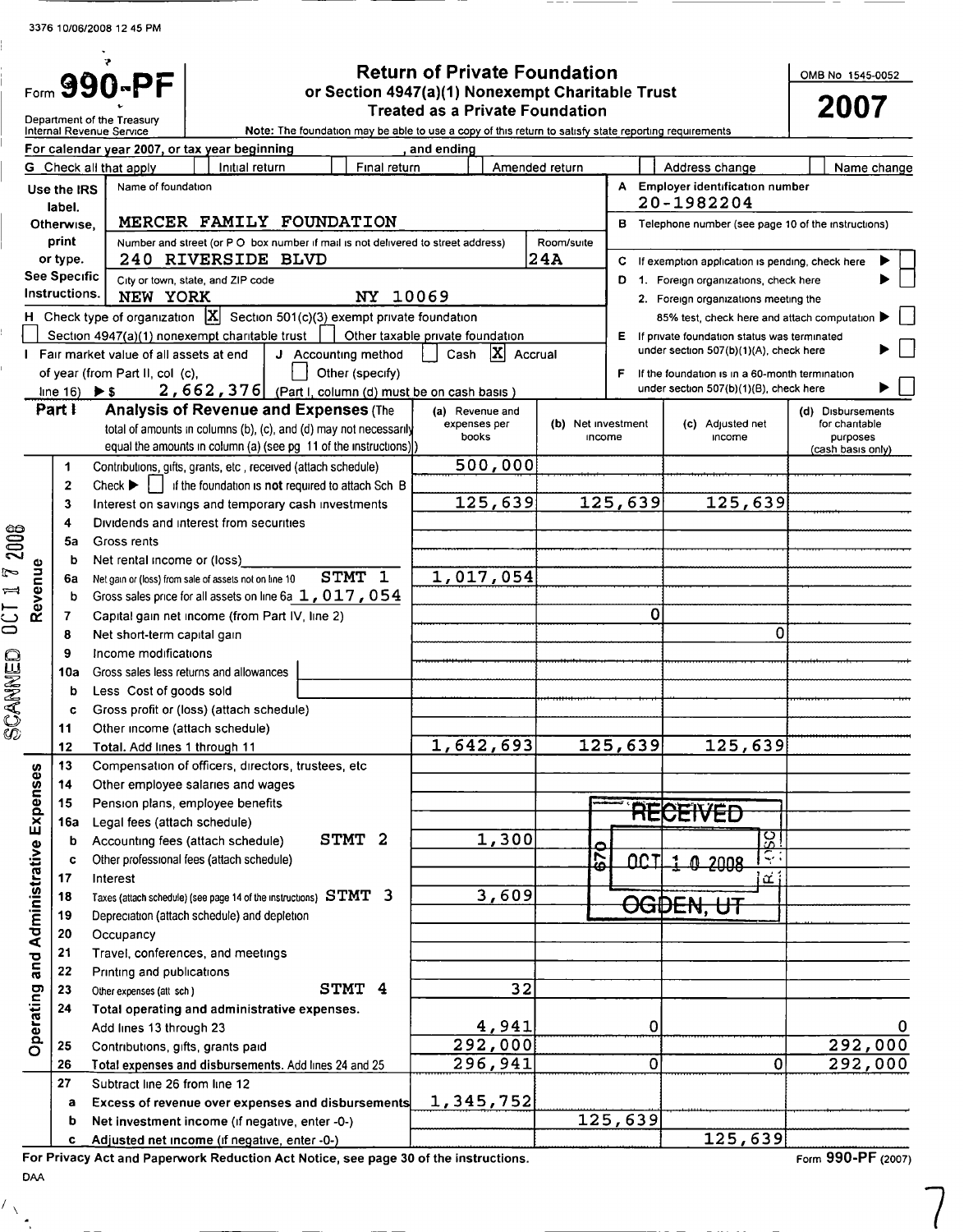|  | Form 990-PF (2007) |  |  | MERCER FAMILY FOUNDATION | 1982204<br>$20 -$ | Page 2 |  |
|--|--------------------|--|--|--------------------------|-------------------|--------|--|
|--|--------------------|--|--|--------------------------|-------------------|--------|--|

|  | 20-1982204 |  |  |  |
|--|------------|--|--|--|
|  |            |  |  |  |

|                          | Part II  | <b>Balance Sheets</b> Attached schedules and amounts in the description column of the description column | Beginning of year | End of year                     |                       |
|--------------------------|----------|----------------------------------------------------------------------------------------------------------|-------------------|---------------------------------|-----------------------|
|                          |          |                                                                                                          | (a) Book Value    | (b) Book Value                  | (c) Fair Market Value |
|                          | 1        | Cash-non-interest-bearing                                                                                | 156,474           | 197,165                         | 197,165               |
|                          | 2        | Savings and temporary cash investments                                                                   |                   |                                 |                       |
|                          | 3        | Accounts receivable                                                                                      |                   |                                 |                       |
|                          |          | Less allowance for doubtful accounts $\blacktriangleright$                                               |                   |                                 |                       |
|                          | 4        | Pledges receivable ▶                                                                                     |                   |                                 |                       |
|                          |          | Less allowance for doubtful accounts ▶                                                                   |                   |                                 |                       |
|                          | 5        | Grants receivable                                                                                        |                   |                                 |                       |
|                          | 6        | Receivables due from officers, directors, trustees, and other                                            |                   |                                 |                       |
|                          |          | disqualified persons (attach schedule) (see page 16 of the                                               |                   |                                 |                       |
|                          |          |                                                                                                          |                   |                                 |                       |
|                          |          | instructions)                                                                                            |                   |                                 |                       |
|                          | 7        | Other notes and loans receivable (att schedule) $\blacktriangleright$                                    |                   |                                 |                       |
|                          |          | Less allowance for doubtful accounts ▶                                                                   |                   |                                 |                       |
| Assets                   | 8        | Inventories for sale or use                                                                              |                   |                                 |                       |
|                          | 9        | Prepaid expenses and deferred charges                                                                    |                   |                                 |                       |
|                          | 10a      | Investments-U S and state government obligations (attach schedule)                                       |                   |                                 |                       |
|                          | b        | SEE STMT 5<br>Investments-corporate stock (attach schedule)                                              |                   | $1, 160, 150$ 2, 465, 211       | 2,465,211             |
|                          | c        | Investments---corporate bonds (attach schedule)                                                          |                   |                                 |                       |
|                          | 11       | Investments-land, buildings, and equipment basis                                                         |                   |                                 |                       |
|                          |          | Less accumulated depreciation (attach sch.)                                                              |                   |                                 |                       |
|                          | 12       | Investments--mortgage loans                                                                              |                   |                                 |                       |
|                          | 13       | Investments-other (attach schedule)                                                                      |                   |                                 |                       |
|                          | 14       | Land, buildings, and equipment basis                                                                     |                   |                                 |                       |
|                          |          | Less accumulated depreciation (attach sch.)                                                              |                   |                                 |                       |
|                          | 15       | Other assets (describe $\blacktriangleright$<br>J.                                                       |                   |                                 |                       |
|                          | 16       | Total assets (to be completed by all filers-see the                                                      |                   |                                 |                       |
|                          |          | instructions Also, see page 1, item I)                                                                   |                   | $1,316,624$ 2,662,376 2,662,376 |                       |
|                          | 17       | Accounts payable and accrued expenses                                                                    |                   |                                 |                       |
|                          | 18       | Grants payable                                                                                           |                   |                                 |                       |
|                          | 19       | Deferred revenue                                                                                         |                   |                                 |                       |
| Liabilities              | 20       | Loans from officers, directors, trustees, and other disqualified persons                                 |                   |                                 |                       |
|                          | 21       | Mortgages and other notes payable (attach schedule)                                                      |                   |                                 |                       |
|                          | 22       | Other liabilities (describe ><br>I                                                                       |                   |                                 |                       |
|                          | 23       | Total liabilities (add lines 17 through 22)                                                              | 0                 | 0                               |                       |
|                          |          | Foundations that follow SFAS 117, check here                                                             |                   |                                 |                       |
|                          |          | and complete lines 24 through 26 and lines 30 and 31.                                                    |                   |                                 |                       |
| <b>nces</b>              | 24       | Unrestricted                                                                                             |                   |                                 |                       |
|                          | 25       | Temporarily restricted                                                                                   |                   |                                 |                       |
|                          | 26       | Permanently restricted                                                                                   |                   |                                 |                       |
| Net Assets or Fund Balar |          | $\triangleright$ $ X $<br>Foundations that do not follow SFAS 117, check here                            |                   |                                 |                       |
|                          |          | and complete lines 27 through 31.                                                                        |                   |                                 |                       |
|                          |          |                                                                                                          |                   |                                 |                       |
|                          | 27       | Capital stock, trust principal, or current funds                                                         |                   |                                 |                       |
|                          | 28       | Paid-in or capital surplus, or land, bldg, and equipment fund                                            |                   |                                 |                       |
|                          | 29       | Retained earnings, accumulated income, endowment, or other funds                                         | 1,316,624         | 2,662,376                       |                       |
|                          | 30       | Total net assets or fund balances (see page 17 of the                                                    |                   |                                 |                       |
|                          |          | instructions)                                                                                            | 1,316,624         | 2,662,376                       |                       |
|                          | 31       | Total liabilities and net assets/fund balances (see page 17                                              |                   |                                 |                       |
|                          |          | of the instructions)                                                                                     | 1,316,624         | 2,662,376                       |                       |
|                          | Part III | Analysis of Changes in Net Assets or Fund Balances                                                       |                   |                                 |                       |
|                          |          | 1 Total net assets or fund balances at beginning of year—Part II, column (a), line 30 (must agree with   |                   |                                 |                       |
|                          |          | end-of-year figure reported on prior year's return)                                                      |                   | 1                               | <u>1,316,624</u>      |
|                          |          | 2 Enter amount from Part I, line 27a                                                                     |                   | $\mathbf 2$                     | 1,345,752             |
|                          |          | 3 Other increases not included in line 2 (itemize)                                                       |                   | 3                               |                       |
|                          |          | 4 Add lines $1, 2,$ and $3$                                                                              |                   | 4                               | 2,662,376             |
|                          |          | 5 Decreases not included in line 2 (itemize) >                                                           |                   | 5                               |                       |
|                          |          | 6 Total net assets or fund balances at end of year (line 4 minus line 5)—Part II, column (b), line 30    |                   | 6                               | 2,662,376             |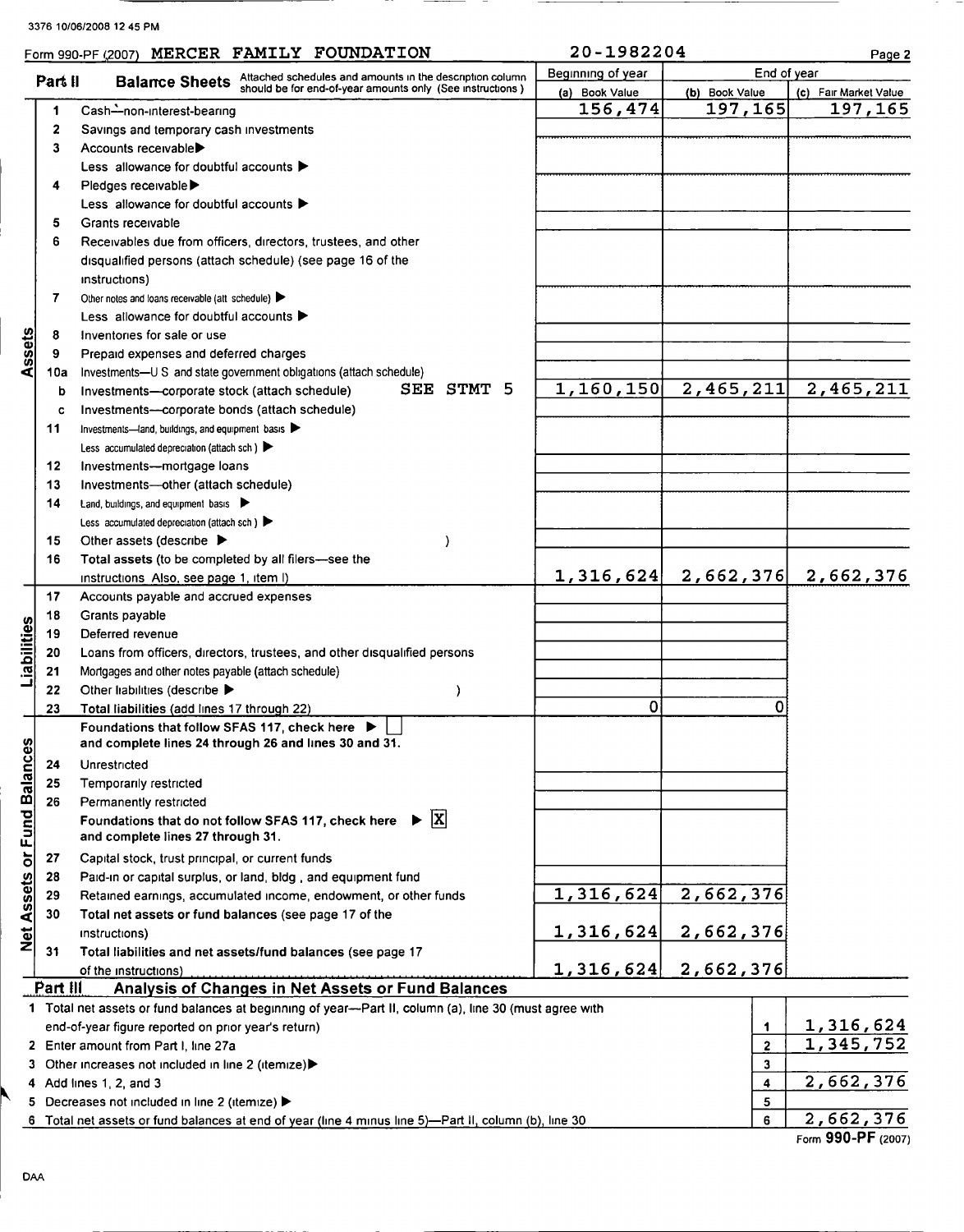| 3376 10/06/2008 12 45 PM |  |
|--------------------------|--|
|--------------------------|--|

| Form 990-PF (2007)                                                                                                              | MERCER FAMILY FOUNDATION                                                                                                            |         |                           | 20-1982204                                      |                                    | Page 3                                                              |
|---------------------------------------------------------------------------------------------------------------------------------|-------------------------------------------------------------------------------------------------------------------------------------|---------|---------------------------|-------------------------------------------------|------------------------------------|---------------------------------------------------------------------|
| Part IV                                                                                                                         | <b>Capital Gains and Losses for Tax on Investment Income</b>                                                                        |         |                           |                                                 |                                    |                                                                     |
|                                                                                                                                 | (a) List and describe the kind(s) of property sold (e g , real estate,<br>2-story brick warehouse, or common stock, 200 shs MLC Co) |         |                           | (b) How acquired<br>P-Purchase<br>D-Donation    | (c) Date acquired<br>(mo, day, yr) | (d) Date sold<br>(mo, day, yr)                                      |
| N/A<br>1a                                                                                                                       |                                                                                                                                     |         |                           |                                                 |                                    |                                                                     |
| b                                                                                                                               |                                                                                                                                     |         |                           |                                                 |                                    |                                                                     |
| c                                                                                                                               |                                                                                                                                     |         |                           |                                                 |                                    |                                                                     |
| d                                                                                                                               |                                                                                                                                     |         |                           |                                                 |                                    |                                                                     |
| е                                                                                                                               |                                                                                                                                     |         |                           |                                                 |                                    |                                                                     |
| (e) Gross sales price                                                                                                           | Depreciation allowed<br>(f)<br>(or allowable)                                                                                       |         |                           | (g) Cost or other basis<br>plus expense of sale |                                    | (h) Gain or (loss)<br>$(e)$ plus $(f)$ minus $(g)$                  |
| а                                                                                                                               |                                                                                                                                     |         |                           |                                                 |                                    |                                                                     |
| b                                                                                                                               |                                                                                                                                     |         |                           |                                                 |                                    |                                                                     |
| c                                                                                                                               |                                                                                                                                     |         |                           |                                                 |                                    |                                                                     |
| d                                                                                                                               |                                                                                                                                     |         |                           |                                                 |                                    |                                                                     |
| е                                                                                                                               |                                                                                                                                     |         |                           |                                                 |                                    |                                                                     |
| Complete only for assets showing gain in column (h) and owned by the foundation on 12/31/69                                     |                                                                                                                                     |         |                           |                                                 |                                    |                                                                     |
|                                                                                                                                 | Adjusted basis<br>O).                                                                                                               |         | $(k)$ Excess of col $(i)$ |                                                 |                                    | (I) Gains (Col (h) gain minus<br>col (k), but not less than -0-) or |
| (i) $F M V$ as of 12/31/69                                                                                                      | as of 12/31/69                                                                                                                      |         | over $col$ (j), if any    |                                                 |                                    | Losses (from col (h))                                               |
| а                                                                                                                               |                                                                                                                                     |         |                           |                                                 |                                    |                                                                     |
| b                                                                                                                               |                                                                                                                                     |         |                           |                                                 |                                    |                                                                     |
| c                                                                                                                               |                                                                                                                                     |         |                           |                                                 |                                    |                                                                     |
| d                                                                                                                               |                                                                                                                                     |         |                           |                                                 |                                    |                                                                     |
| е                                                                                                                               |                                                                                                                                     |         |                           |                                                 |                                    |                                                                     |
| 2 Capital gain net income or (net capital loss)                                                                                 | If gain, also enter in Part I, line 7                                                                                               |         |                           |                                                 |                                    |                                                                     |
|                                                                                                                                 | If (loss), enter -0- in Part I, line 7                                                                                              |         |                           |                                                 | 2                                  |                                                                     |
| 3 Net short-term capital gain or (loss) as defined in sections 1222(5) and (6)                                                  |                                                                                                                                     |         |                           |                                                 |                                    |                                                                     |
| If gain, also enter in Part I, line 8, column (c) (see pages 13 and 17 of the instructions)                                     |                                                                                                                                     |         |                           |                                                 |                                    |                                                                     |
| If (loss), enter -0- in Part I, line 8                                                                                          |                                                                                                                                     |         |                           |                                                 | 3                                  |                                                                     |
| Part V                                                                                                                          | Qualification Under Section 4940(e) for Reduced Tax on Net Investment Income                                                        |         |                           |                                                 |                                    |                                                                     |
| (For optional use by domestic private foundations subject to the section 4940(a) tax on net investment income)                  |                                                                                                                                     |         |                           |                                                 |                                    |                                                                     |
| If section 4940(d)(2) applies, leave this part blank                                                                            |                                                                                                                                     |         |                           |                                                 |                                    |                                                                     |
|                                                                                                                                 |                                                                                                                                     |         |                           |                                                 |                                    |                                                                     |
| Was the foundation liable for the section 4942 tax on the distributable amount of any year in the base period?                  |                                                                                                                                     |         |                           |                                                 | Yes $ X $ No                       |                                                                     |
| If "Yes," the foundation does not qualify under section 4940(e) Do not complete this part                                       |                                                                                                                                     |         |                           |                                                 |                                    |                                                                     |
| 1 Enter the appropriate amount in each column for each year, see page 18 of the instructions before making any entries          |                                                                                                                                     |         |                           |                                                 |                                    |                                                                     |
| (a)<br>Base period years                                                                                                        | (b)<br>Adjusted qualifying distributions                                                                                            |         |                           | (c)<br>Net value of nonchantable-use assets     |                                    | (d)<br>Distribution ratio                                           |
| Calendar year (or tax year beginning in)                                                                                        |                                                                                                                                     |         |                           |                                                 |                                    | (col (b) divided by col (c))                                        |
| 2006                                                                                                                            |                                                                                                                                     | 174,000 |                           |                                                 |                                    |                                                                     |
| 2005                                                                                                                            |                                                                                                                                     |         |                           |                                                 |                                    |                                                                     |
| 2004                                                                                                                            |                                                                                                                                     |         |                           |                                                 |                                    |                                                                     |
| 2003                                                                                                                            |                                                                                                                                     |         |                           |                                                 |                                    |                                                                     |
| 2002                                                                                                                            |                                                                                                                                     |         |                           |                                                 |                                    |                                                                     |
|                                                                                                                                 |                                                                                                                                     |         |                           |                                                 |                                    |                                                                     |
| 2 Total of line 1, column (d)                                                                                                   |                                                                                                                                     |         |                           |                                                 | 2                                  |                                                                     |
| 3 Average distribution ratio for the 5-year base period--divide the total on line 2 by 5, or by the                             |                                                                                                                                     |         |                           |                                                 |                                    |                                                                     |
| number of years the foundation has been in existence if less than 5 years                                                       |                                                                                                                                     |         |                           |                                                 | 3                                  |                                                                     |
|                                                                                                                                 |                                                                                                                                     |         |                           |                                                 |                                    |                                                                     |
| 4 Enter the net value of noncharitable-use assets for 2007 from Part X, line 5                                                  |                                                                                                                                     |         |                           |                                                 | 4                                  | 0                                                                   |
|                                                                                                                                 |                                                                                                                                     |         |                           |                                                 |                                    |                                                                     |
| 5 Multiply line 4 by line 3                                                                                                     |                                                                                                                                     |         |                           |                                                 | 5                                  |                                                                     |
|                                                                                                                                 |                                                                                                                                     |         |                           |                                                 |                                    |                                                                     |
| 6 Enter 1% of net investment income (1% of Part I, line 27b)                                                                    |                                                                                                                                     |         |                           |                                                 |                                    | 1,256                                                               |
|                                                                                                                                 |                                                                                                                                     |         |                           |                                                 | 6                                  |                                                                     |
|                                                                                                                                 |                                                                                                                                     |         |                           |                                                 |                                    |                                                                     |
| 7 Add lines 5 and 6                                                                                                             |                                                                                                                                     |         |                           |                                                 | 7                                  | 1,256                                                               |
|                                                                                                                                 |                                                                                                                                     |         |                           |                                                 |                                    |                                                                     |
| 8 Enter qualifying distributions from Part XII, line 4                                                                          |                                                                                                                                     |         |                           |                                                 | 8                                  | 292,000                                                             |
| If line 8 is equal to or greater than line 7, check the box in Part VI, line 1b, and complete that part using a 1% tax rate See |                                                                                                                                     |         |                           |                                                 |                                    |                                                                     |
| the Part VI instructions on page 18                                                                                             |                                                                                                                                     |         |                           |                                                 |                                    |                                                                     |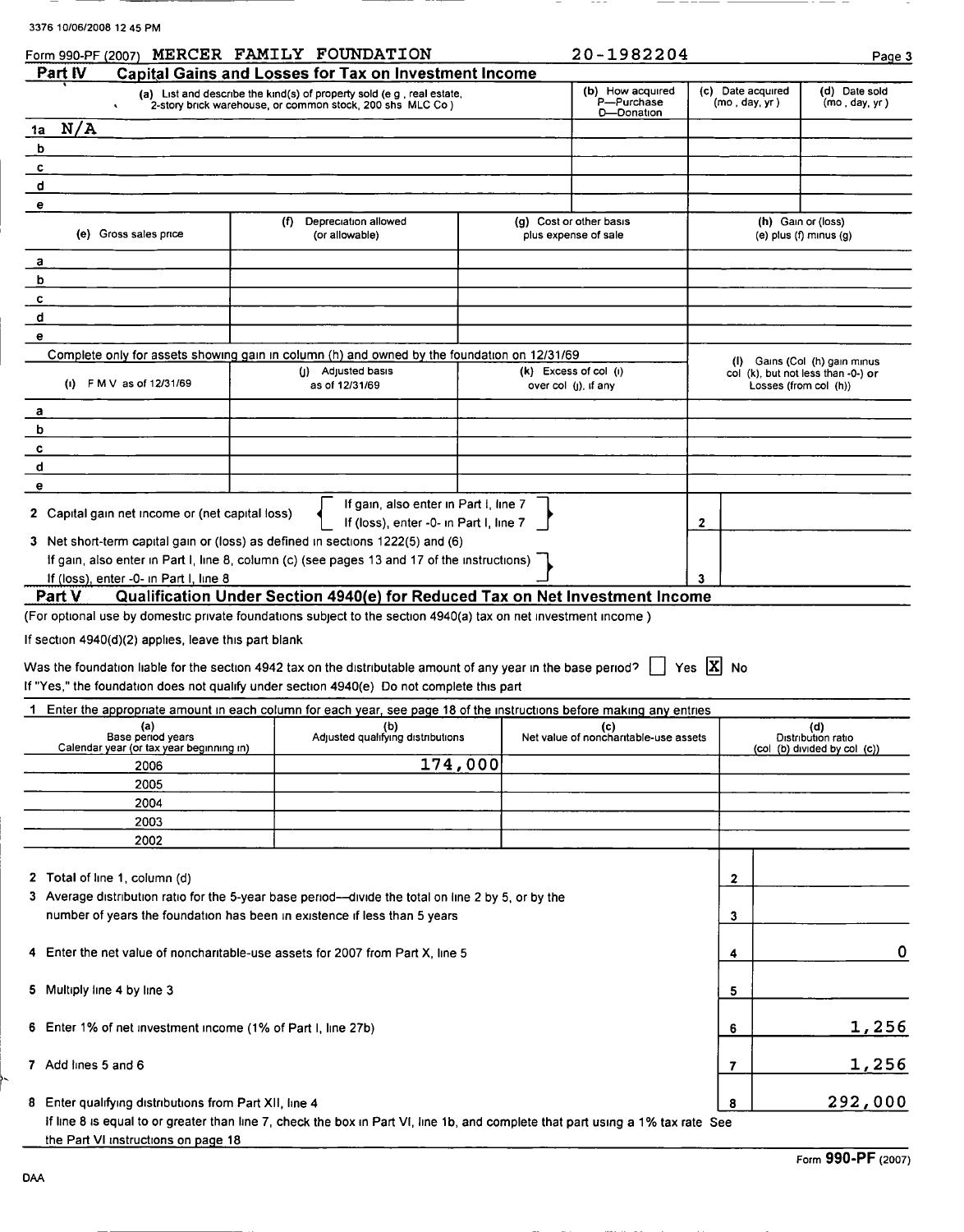|              | 20-1982204<br>Form 990-PF (2007) MERCER FAMILY FOUNDATION                                                                                                            |    |             | Page 4       |
|--------------|----------------------------------------------------------------------------------------------------------------------------------------------------------------------|----|-------------|--------------|
|              | Part VI<br>Excise Tax Based on Investment Income (Section 4940(a), 4940(b), 4940(e), or 4948-see page 18 of the instructions)                                        |    |             |              |
|              | 1a Exempt operating foundations described in section 4940(d)(2), check here     and enter "N/A" on line 1                                                            |    |             |              |
|              | Date of ruling letter<br>(attach copy of ruling letter if necessary-see instructions)                                                                                |    |             |              |
| b            | $\mathbf 1$<br>Domestic foundations that meet the section 4940(e) requirements in Part V, check                                                                      |    |             | 1,256        |
|              | here $\triangleright$ $\lfloor X \rfloor$ and enter 1% of Part I, line 27b                                                                                           |    |             |              |
| c            | All other domestic foundations enter 2% of line 27b Exempt foreign organizations enter 4%                                                                            |    |             |              |
|              | of Part I, line 12, col (b)                                                                                                                                          |    |             |              |
| $\mathbf{z}$ | Tax under section 511 (domestic section 4947(a)(1) trusts and taxable foundations only Others enter -0-)<br>$\mathbf{2}$                                             |    |             |              |
| 3            | 3<br>Add lines 1 and 2                                                                                                                                               |    |             | 1,256        |
| 4            | 4<br>Subtitle A (income) tax (domestic section 4947(a)(1) trusts and taxable foundations only Others enter -0-)                                                      |    |             | 1,256        |
| 5            | 5<br>Tax based on investment income. Subtract line 4 from line 3 If zero or less, enter -0-                                                                          |    |             |              |
| 6            | Credits/Payments<br><u>1,913</u>                                                                                                                                     |    |             |              |
| a            | 6a<br>2007 estimated tax payments and 2006 overpayment credited to 2007<br>6b                                                                                        |    |             |              |
| b<br>c       | Exempt foreign organizations-tax withheld at source<br>2,000<br>6c                                                                                                   |    |             |              |
| d            | Tax paid with application for extension of time to file (Form 8868)<br>6d<br>Backup withholding erroneously withheld                                                 |    |             |              |
| 7            | Total credits and payments Add lines 6a through 6d<br>7                                                                                                              |    |             | 3,913        |
| 8            | Enter any penalty for underpayment of estimated tax Check here     if Form 2220 is attached<br>8                                                                     |    |             |              |
| 9            | 9<br>Tax due. If the total of lines 5 and 8 is more than line 7, enter amount owed                                                                                   |    |             |              |
| 10           | 10<br>Overpayment. If line 7 is more than the total of lines 5 and 8, enter the amount overpaid                                                                      |    |             | 2,657        |
| 11           | 2,657<br>11<br>Enter the amount of line 10 to be Credited to 2008 estimated tax $\blacktriangleright$<br>Refunded                                                    |    |             |              |
|              | Part VII-A<br><b>Statements Regarding Activities</b>                                                                                                                 |    |             |              |
| 1a           | During the tax year, did the foundation attempt to influence any national, state, or local legislation or did it                                                     |    | Yes         | No           |
|              | participate or intervene in any political campaign?                                                                                                                  | 1a |             | $\mathbf{x}$ |
| b            | Did it spend more than \$100 during the year (either directly or indirectly) for political purposes (see page 19                                                     |    |             |              |
|              | of the instructions for definition)?                                                                                                                                 | 1b |             | $\mathbf{x}$ |
|              | If the answer is "Yes" to 1a or 1b, attach a detailed description of the activities and copies of any materials                                                      |    |             |              |
|              | published or distributed by the foundation in connection with the activities                                                                                         |    |             |              |
| c            | Did the foundation file Form 1120-POL for this year?                                                                                                                 | 1c |             | X            |
| d            | Enter the amount (if any) of tax on political expenditures (section 4955) imposed during the year                                                                    |    |             |              |
|              | (1) On the foundation $\triangleright$ \$ (2) On foundation managers $\triangleright$ \$                                                                             |    |             |              |
| e            | Enter the reimbursement (if any) paid by the foundation during the year for political expenditure tax imposed on                                                     |    |             |              |
|              | foundation managers $\triangleright$ \$                                                                                                                              |    |             |              |
| $\mathbf{2}$ | Has the foundation engaged in any activities that have not previously been reported to the IRS?                                                                      | 2  |             | X            |
|              | If "Yes," attach a detailed description of the activities                                                                                                            |    |             |              |
| 3            | Has the foundation made any changes, not previously reported to the IRS, in its governing instrument, articles of                                                    |    |             |              |
|              | incorporation, or bylaws, or other similar instruments? If "Yes," attach a conformed copy of the changes                                                             | 3  |             | X.           |
| 4a           | Did the foundation have unrelated business gross income of \$1,000 or more during the year?                                                                          | 4a |             | $\mathbf{x}$ |
| b            | N/A<br>If "Yes," has it filed a tax return on Form 990-T for this year?                                                                                              | 4b |             | $\mathbf{x}$ |
| 5            | Was there a liquidation, termination, dissolution, or substantial contraction during the year?                                                                       | 5  |             |              |
| 6            | If "Yes," attach the statement required by General Instruction T<br>Are the requirements of section 508(e) (relating to sections 4941 through 4945) satisfied either |    |             |              |
|              | • By language in the governing instrument, or                                                                                                                        |    |             |              |
|              | . By state legislation that effectively amends the governing instrument so that no mandatory directions that                                                         |    |             |              |
|              | conflict with the state law remain in the governing instrument?                                                                                                      | 6  | X           |              |
| 7            | Did the foundation have at least \$5,000 in assets at any time during the year? If "Yes," complete Part II, col (c), and Part XV                                     | 7  | $\mathbf x$ |              |
| 8а           | Enter the states to which the foundation reports or with which it is registered (see page 19 of the                                                                  |    |             |              |
|              | instructions) $\triangleright$ NONE                                                                                                                                  |    |             |              |
| b            | If the answer is "Yes" to line 7, has the foundation furnished a copy of Form 990-PF to the Attorney General                                                         |    |             |              |
|              | (or designate) of each state as required by General Instruction G? If "No," attach explanation                                                                       | 8b | X           |              |
| 9            | Is the foundation claiming status as a private operating foundation within the meaning of section 4942(j)(3)                                                         |    |             |              |
|              | or 4942(j)(5) for calendar year 2007 or the taxable year beginning in 2007 (see instructions for Part XIV on                                                         |    |             |              |
|              | page 27)? If "Yes," complete Part XIV                                                                                                                                | 9  |             | X            |
| 10           | Did any persons become substantial contributors during the tax year? If "Yes," attach a schedule listing their                                                       |    |             |              |
|              | names and addresses                                                                                                                                                  | 10 |             | X.           |
|              |                                                                                                                                                                      |    |             |              |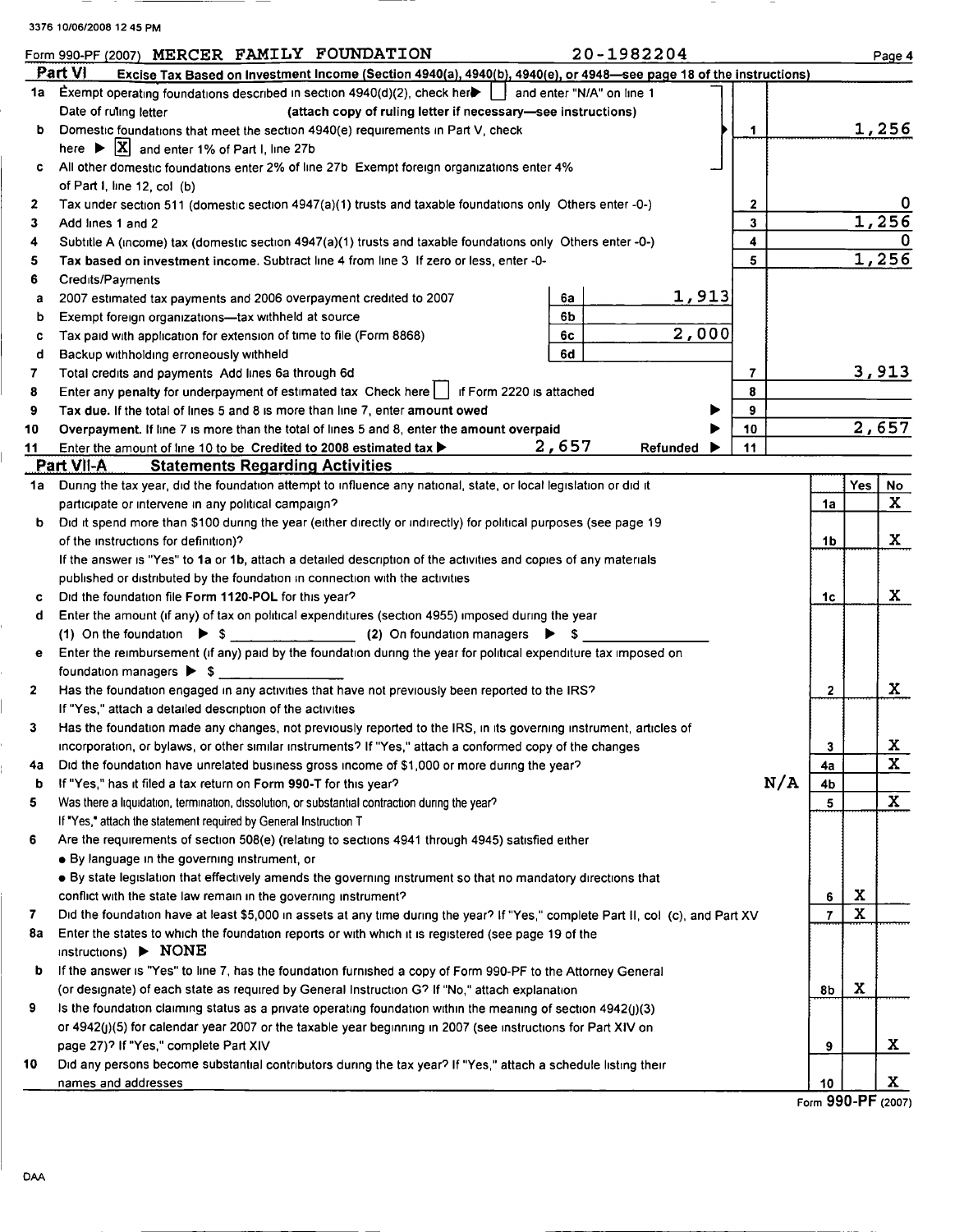|                 | 3376 10/06/2008 12 45 PM                                                                                                                                                                           |                         |                    |             |              |
|-----------------|----------------------------------------------------------------------------------------------------------------------------------------------------------------------------------------------------|-------------------------|--------------------|-------------|--------------|
|                 | 20-1982204<br>Form 990-PF (2007) MERCER FAMILY FOUNDATION                                                                                                                                          |                         |                    |             | Page 5       |
|                 | Part VII-A<br><b>Statements Regarding Activities (continued)</b>                                                                                                                                   |                         |                    |             |              |
|                 | 11a At any time during the year, did the foundation, directly or indirectly, own a controlled entity within the                                                                                    |                         |                    |             |              |
|                 | meaning of section 512(b)(13)? If "Yes," attach schedule (see page 20 of the instructions)                                                                                                         |                         | 11a                |             | X            |
|                 | b If "Yes," did the foundation have a binding written contract in effect on August 17, 2006, covering the interest,                                                                                |                         |                    |             |              |
|                 | rents, royalties, and annuities described in the attachment for line 11a?                                                                                                                          | N/A                     | 11 <sub>b</sub>    |             |              |
| 12 <sub>2</sub> | Did the foundation acquire a direct or indirect interest in any applicable insurance contract?                                                                                                     |                         | 12                 |             | $\mathbf{x}$ |
| 13              | Did the foundation comply with the public inspection requirements for its annual returns and exemption application?                                                                                |                         | 13                 | $\mathbf x$ |              |
|                 | Website address $\blacktriangleright$ N/A                                                                                                                                                          |                         |                    |             |              |
| 14              | The books are in care of REBEKAH MERCER<br>Telephone no $\blacktriangleright$                                                                                                                      |                         |                    |             |              |
|                 | 240 RIVERSIDE BLVD.                                                                                                                                                                                |                         |                    |             |              |
|                 | Located at > NEW YORK, NY<br>$ZIP+4$                                                                                                                                                               | 10069                   |                    |             |              |
| 15              | Section 4947(a)(1) nonexempt charitable trusts filing Form 990-PF in lieu of Form 1041- Check here                                                                                                 |                         |                    |             |              |
|                 | ▶<br>and enter the amount of tax-exempt interest received or accrued during the year                                                                                                               | 15                      |                    |             |              |
|                 | <b>Statements Regarding Activities for Which Form 4720 May Be Required</b><br>Part VII-B                                                                                                           |                         |                    |             |              |
|                 | File Form 4720 if any item is checked in the "Yes" column, unless an exception applies.                                                                                                            |                         |                    | Yes         | No           |
| 1a l            | During the year did the foundation (either directly or indirectly)                                                                                                                                 |                         |                    |             |              |
|                 | (1) Engage in the sale or exchange, or leasing of property with a disqualified person?<br>Yes                                                                                                      | 区<br>No                 |                    |             |              |
|                 | (2) Borrow money from, lend money to, or otherwise extend credit to (or accept it from) a                                                                                                          |                         |                    |             |              |
|                 | Yes<br>disqualified person?                                                                                                                                                                        | No                      |                    |             |              |
|                 | (3) Furnish goods, services, or facilities to (or accept them from) a disqualified person?<br>Yes                                                                                                  | <b>XIXIX</b><br>No      |                    |             |              |
|                 | (4) Pay compensation to, or pay or reimburse the expenses of, a disqualified person?<br>Yes                                                                                                        | No                      |                    |             |              |
|                 | (5) Transfer any income or assets to a disqualified person (or make any of either available for                                                                                                    | 図                       |                    |             |              |
|                 | Yes<br>the benefit or use of a disqualified person)?                                                                                                                                               | <b>No</b>               |                    |             |              |
|                 | (6) Agree to pay money or property to a government official? (Exception. Check "No" if                                                                                                             |                         |                    |             |              |
|                 | the foundation agreed to make a grant to or to employ the official for a period after                                                                                                              | $\overline{\mathbf{x}}$ |                    |             |              |
|                 | Yes<br>termination of government service, if terminating within 90 days)                                                                                                                           | No                      |                    |             |              |
| b               | If any answer is "Yes" to 1a(1)-(6), did any of the acts fail to qualify under the exceptions described in Regulations                                                                             | N/A                     | 1b                 |             |              |
|                 | section 53 4941(d)-3 or in a current notice regarding disaster assistance (see page 22 of the instructions)?                                                                                       |                         |                    |             |              |
|                 | Organizations relying on a current notice regarding disaster assistance check here<br>Did the foundation engage in a prior year in any of the acts described in 1a, other than excepted acts, that |                         |                    |             |              |
| c               | were not corrected before the first day of the tax year beginning in 2007?                                                                                                                         | N/A                     | 1c                 |             |              |
| 2               | Taxes on failure to distribute income (section 4942) (does not apply for years the foundation was a private                                                                                        |                         |                    |             |              |
|                 | operating foundation defined in section $4942(j)(3)$ or $4942(j)(5)$ )                                                                                                                             |                         |                    |             |              |
| a               | At the end of tax year 2007, did the foundation have any undistributed income (lines 6d and                                                                                                        |                         |                    |             |              |
|                 | 6e, Part XIII) for tax year(s) beginning before 2007?<br>Yes                                                                                                                                       | [X]<br>No               |                    |             |              |
|                 | If "Yes," list the years $\blacktriangleright$ 20<br>, 20<br>20<br>20                                                                                                                              |                         |                    |             |              |
| b               | Are there any years listed in 2a for which the foundation is not applying the provisions of section 4942(a)(2)                                                                                     |                         |                    |             |              |
|                 | (relating to incorrect valuation of assets) to the year's undistributed income? (If applying section 4942(a)(2)                                                                                    |                         |                    |             |              |
|                 | to all years listed, answer "No" and attach statement—see page 22 of the instructions)                                                                                                             | N/A                     | 2 <sub>b</sub>     |             |              |
| c               | If the provisions of section 4942(a)(2) are being applied to any of the years listed in 2a, list the years here                                                                                    |                         |                    |             |              |
|                 | ▶<br>-20<br>$\frac{20}{2}$<br>, 20<br>, 20                                                                                                                                                         |                         |                    |             |              |
| За              | Did the foundation hold more than a 2% direct or indirect interest in any business                                                                                                                 |                         |                    |             |              |
|                 | Yes<br>enterprise at any time during the year?                                                                                                                                                     | 区<br><b>No</b>          |                    |             |              |
| b               | If "Yes," did it have excess business holdings in 2007 as a result of (1) any purchase by the foundation or                                                                                        |                         |                    |             |              |
|                 | disqualified persons after May 26, 1969, (2) the lapse of the 5-year period (or longer period approved by the                                                                                      |                         |                    |             |              |
|                 | Commissioner under section 4943(c)(7)) to dispose of holdings acquired by gift or bequest, or (3) the lapse                                                                                        |                         |                    |             |              |
|                 | of the 10-, 15-, or 20-year first phase holding period? (Use Schedule C, Form 4720, to determine if the                                                                                            |                         |                    |             |              |
|                 | foundation had excess business holdings in 2007)                                                                                                                                                   | N/A                     | 3b                 |             |              |
| 4a              | Did the foundation invest during the year any amount in a manner that would jeopardize its charitable purposes?                                                                                    |                         | 4a                 |             | $\mathbf{x}$ |
| b               | Did the foundation make any investment in a prior year (but after December 31, 1969) that could jeopardize its charitable                                                                          |                         |                    |             |              |
|                 | purpose that had not been removed from jeopardy before the first day of the tax year beginning in 2007?                                                                                            |                         | 4b                 |             | X.           |
|                 |                                                                                                                                                                                                    |                         | Form 990-PF (2007) |             |              |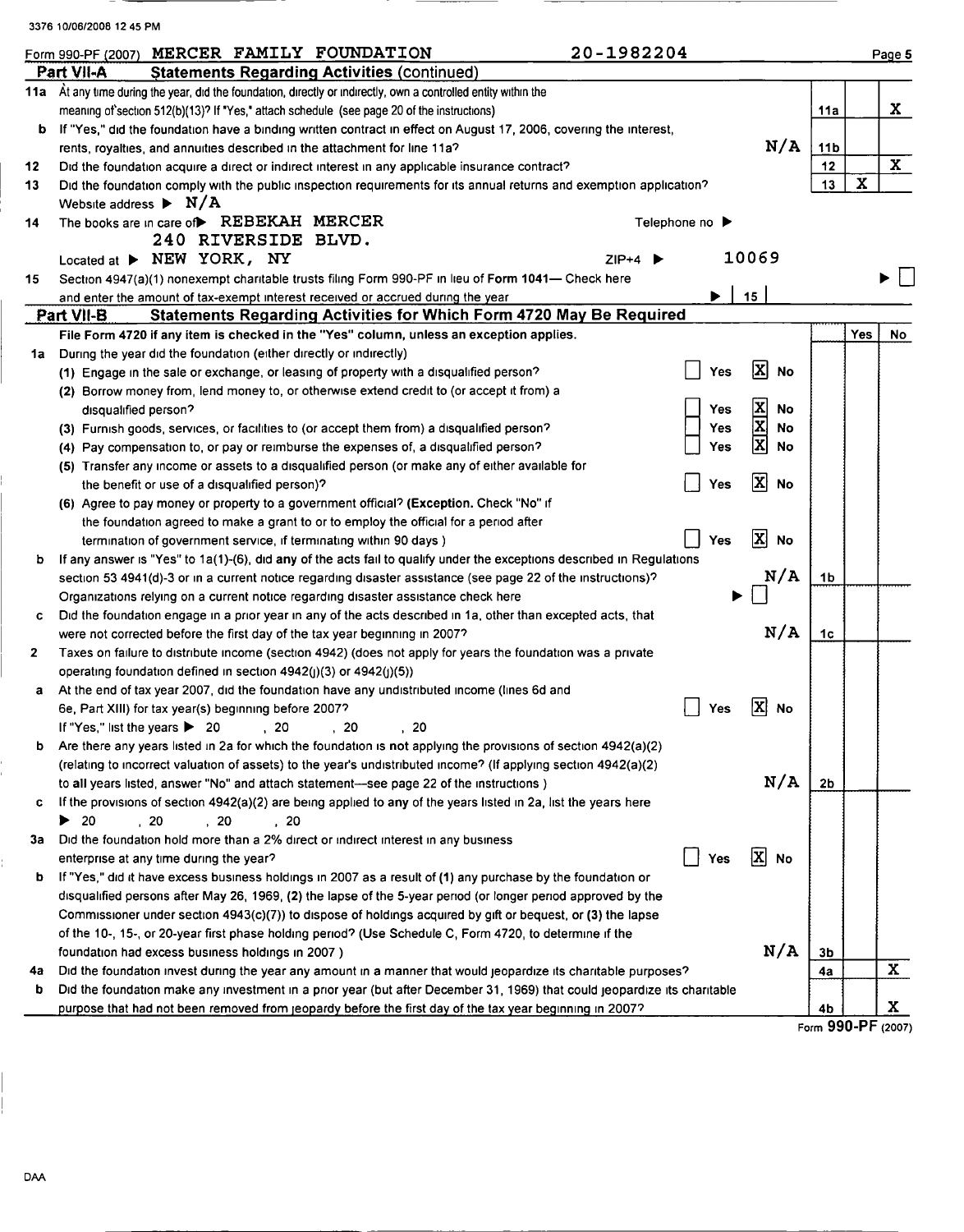|     | 3376 10/06/2008 12 45 PM                                                                                                                   |                                       |                             |                                          |                |                              |
|-----|--------------------------------------------------------------------------------------------------------------------------------------------|---------------------------------------|-----------------------------|------------------------------------------|----------------|------------------------------|
|     | MERCER FAMILY FOUNDATION<br>Form 990-PF (2007)                                                                                             |                                       | 20-1982204                  |                                          |                | Page 6                       |
|     | Statements Regarding Activities for Which Form 4720 May Be Required (continued)<br>Part VII-B                                              |                                       |                             |                                          |                |                              |
| 5a  | During the year did the foundation pay or incur any amount to:                                                                             |                                       |                             |                                          |                |                              |
|     | (1) Carry on propaganda, or otherwise attempt to influence legislation (section 4945(e))?                                                  |                                       | Yes                         | x<br><b>No</b>                           |                |                              |
|     | (2) Influence the outcome of any specific public election (see section 4955), or to carry on,                                              |                                       |                             |                                          |                |                              |
|     | directly or indirectly, any voter registration drive?                                                                                      |                                       | Yes                         | x<br>No                                  |                |                              |
|     | (3) Provide a grant to an individual for travel, study, or other similar purposes?                                                         |                                       | Yes                         | x<br>No                                  |                |                              |
|     | (4) Provide a grant to an organization other than a charitable, etc, organization described in                                             |                                       |                             |                                          |                |                              |
|     | section $509(a)(1)$ , (2), or (3), or section $4940(d)(2)$ ? (see page 22 of the instructions)                                             |                                       | Yes                         | x <br>No                                 |                |                              |
|     | (5) Provide for any purpose other than religious, charitable, scientific, literary, or                                                     |                                       |                             |                                          |                |                              |
|     | educational purposes, or for the prevention of cruelty to children or animals?                                                             |                                       | Yes                         | x<br>No                                  |                |                              |
| b   | If any answer is "Yes" to 5a(1)-(5), did any of the transactions fail to qualify under the exceptions described in                         |                                       |                             |                                          |                |                              |
|     | Requiations section 53 4945 or in a current notice regarding disaster assistance (see page 22 of the instructions)?                        |                                       |                             | N/A                                      | 5 <sub>b</sub> |                              |
|     | Organizations relying on a current notice regarding disaster assistance check here                                                         |                                       |                             |                                          |                |                              |
| c.  | If the answer is "Yes" to question 5a(4), does the foundation claim exemption from the tax                                                 |                                       |                             |                                          |                |                              |
|     | because it maintained expenditure responsibility for the grant?                                                                            |                                       | N/A<br>Yes                  | No                                       |                |                              |
|     | If "Yes," attach the statement required by Regulations section 53 4945-5(d)                                                                |                                       |                             |                                          |                |                              |
| 6а  | Did the foundation, during the year, receive any funds, directly or indirectly, to pay premiums                                            |                                       |                             |                                          |                |                              |
|     | on a personal benefit contract?                                                                                                            |                                       | Yes                         | x <br>No                                 |                |                              |
| b   | Did the foundation, during the year, pay premiums, directly or indirectly, on a personal benefit contract?                                 |                                       |                             |                                          | 6Ь             | X                            |
|     | If you answered "Yes" to 6b, also file Form 8870                                                                                           |                                       |                             |                                          |                |                              |
|     | 7a At any time during the tax year, was the foundation a party to a prohibited tax shelter transaction?                                    |                                       | Yes                         | X<br><b>No</b>                           |                |                              |
| b   | If yes, did the foundation receive any proceeds or have any net income attributable to the transaction?                                    |                                       |                             | N/A                                      | 7Ь             |                              |
|     | Information About Officers, Directors, Trustees, Foundation Managers, Highly Paid Employees,<br>Part VIII                                  |                                       |                             |                                          |                |                              |
|     | and Contractors<br>1 List all officers, directors, trustees, foundation managers and their compensation (see page 23 of the instructions). |                                       |                             |                                          |                |                              |
|     |                                                                                                                                            | (b) Title, and average                | (c) Compensation            | (d) Contributions to<br>employee benefit |                | (e) Expense                  |
|     | (a) Name and address                                                                                                                       | hours per week<br>devoted to position | (If not paid, enter<br>-0-) | plans and deferred<br>compensation       |                | account, other<br>allowances |
| N/A |                                                                                                                                            |                                       |                             |                                          |                |                              |
|     |                                                                                                                                            |                                       |                             |                                          |                |                              |
|     |                                                                                                                                            |                                       |                             |                                          |                |                              |
|     |                                                                                                                                            |                                       |                             |                                          |                |                              |
|     |                                                                                                                                            |                                       |                             |                                          |                |                              |
|     |                                                                                                                                            |                                       |                             |                                          |                |                              |
|     |                                                                                                                                            |                                       |                             |                                          |                |                              |

2 Compensation of five highest-paid employees (other than those included on line 1—see page 23 of the instructions). If none, enter "NONE-"

|             | (a) Name and address of each employee paid more than \$50,000 | (b) Title, and average<br>hours per week<br>devoted to position | (c) Compensation | (d) Contributions to<br>employee benefit<br>plans and deferred<br>compensation | (e) Expense<br>account other<br>allowances  |
|-------------|---------------------------------------------------------------|-----------------------------------------------------------------|------------------|--------------------------------------------------------------------------------|---------------------------------------------|
| <b>NONE</b> |                                                               |                                                                 |                  |                                                                                |                                             |
|             |                                                               |                                                                 |                  |                                                                                |                                             |
|             |                                                               |                                                                 |                  |                                                                                |                                             |
|             |                                                               |                                                                 |                  |                                                                                |                                             |
|             |                                                               |                                                                 |                  |                                                                                |                                             |
|             | Total number of other employees paid over \$50,000            |                                                                 |                  |                                                                                | $F_{\text{max}}$ QQ $\Lambda$ , DE $(2002)$ |

 $- -$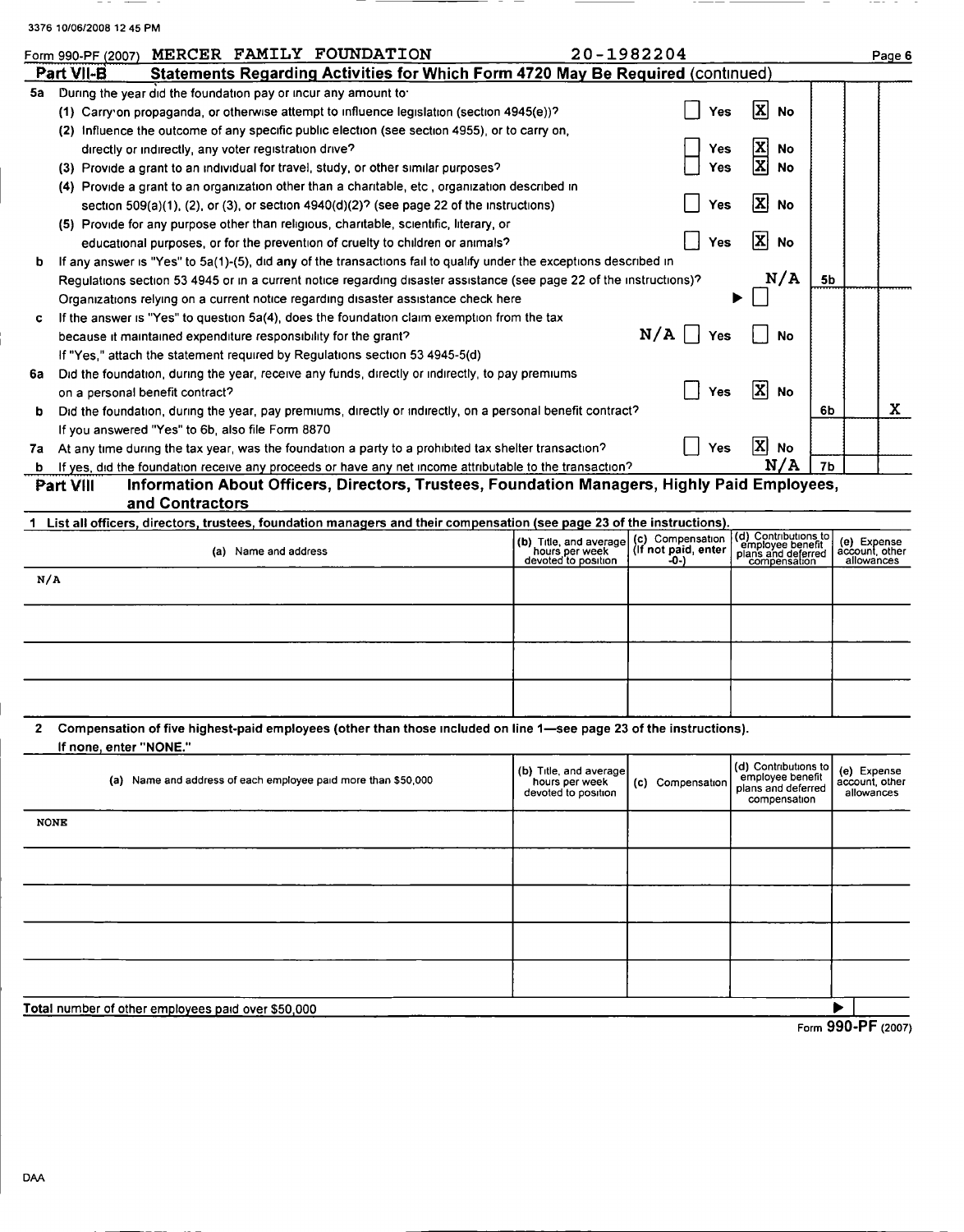| 3376 10/06/2008 12 45 PM        | MERCER FAMILY FOUNDATION                                                                                                                                                                                                                                | 20-1982204          |                    |
|---------------------------------|---------------------------------------------------------------------------------------------------------------------------------------------------------------------------------------------------------------------------------------------------------|---------------------|--------------------|
| Form 990-PF (2007)<br>Part VIII | Information About Officers, Directors, Trustees, Foundation Managers, Highly Paid Employees,<br>and Contractors (continued)                                                                                                                             |                     | Page 7             |
| 3<br>"NONE."                    | Five highest-paid independent contractors for professional services (see page 23 of the instructions). If none, enter                                                                                                                                   |                     |                    |
|                                 | (a) Name and address of each person paid more than \$50,000                                                                                                                                                                                             | (b) Type of service | (c) Compensation   |
| <b>NONE</b>                     |                                                                                                                                                                                                                                                         |                     |                    |
|                                 |                                                                                                                                                                                                                                                         |                     |                    |
|                                 |                                                                                                                                                                                                                                                         |                     |                    |
|                                 |                                                                                                                                                                                                                                                         |                     |                    |
|                                 | Total number of others receiving over \$50,000 for professional services                                                                                                                                                                                |                     | ▶                  |
| Part IX-A                       | <b>Summary of Direct Charitable Activities</b>                                                                                                                                                                                                          |                     |                    |
|                                 | List the foundation's four largest direct charitable activities during the tax year Include relevant statistical information such as the number<br>of organizations and other beneficiaries served, conferences convened, research papers produced, etc |                     | Expenses           |
| N/A<br>1                        |                                                                                                                                                                                                                                                         |                     |                    |
| 2                               |                                                                                                                                                                                                                                                         |                     |                    |
| 3                               |                                                                                                                                                                                                                                                         |                     |                    |
|                                 |                                                                                                                                                                                                                                                         |                     |                    |
|                                 |                                                                                                                                                                                                                                                         |                     |                    |
| Part IX-B                       | Summary of Program-Related Investments (see page 24 of the instructions)                                                                                                                                                                                |                     |                    |
| N/A<br>1                        | Describe the two largest program-related investments made by the foundation during the tax year on lines 1 and 2                                                                                                                                        |                     | Amount             |
| $\mathbf{2}$                    |                                                                                                                                                                                                                                                         |                     |                    |
| 3                               | All other program-related investments See page 24 of the instructions                                                                                                                                                                                   |                     |                    |
|                                 |                                                                                                                                                                                                                                                         |                     |                    |
| Total. Add lines 1 through 3    |                                                                                                                                                                                                                                                         | ▶                   |                    |
|                                 |                                                                                                                                                                                                                                                         |                     | Form 990-PF (2007) |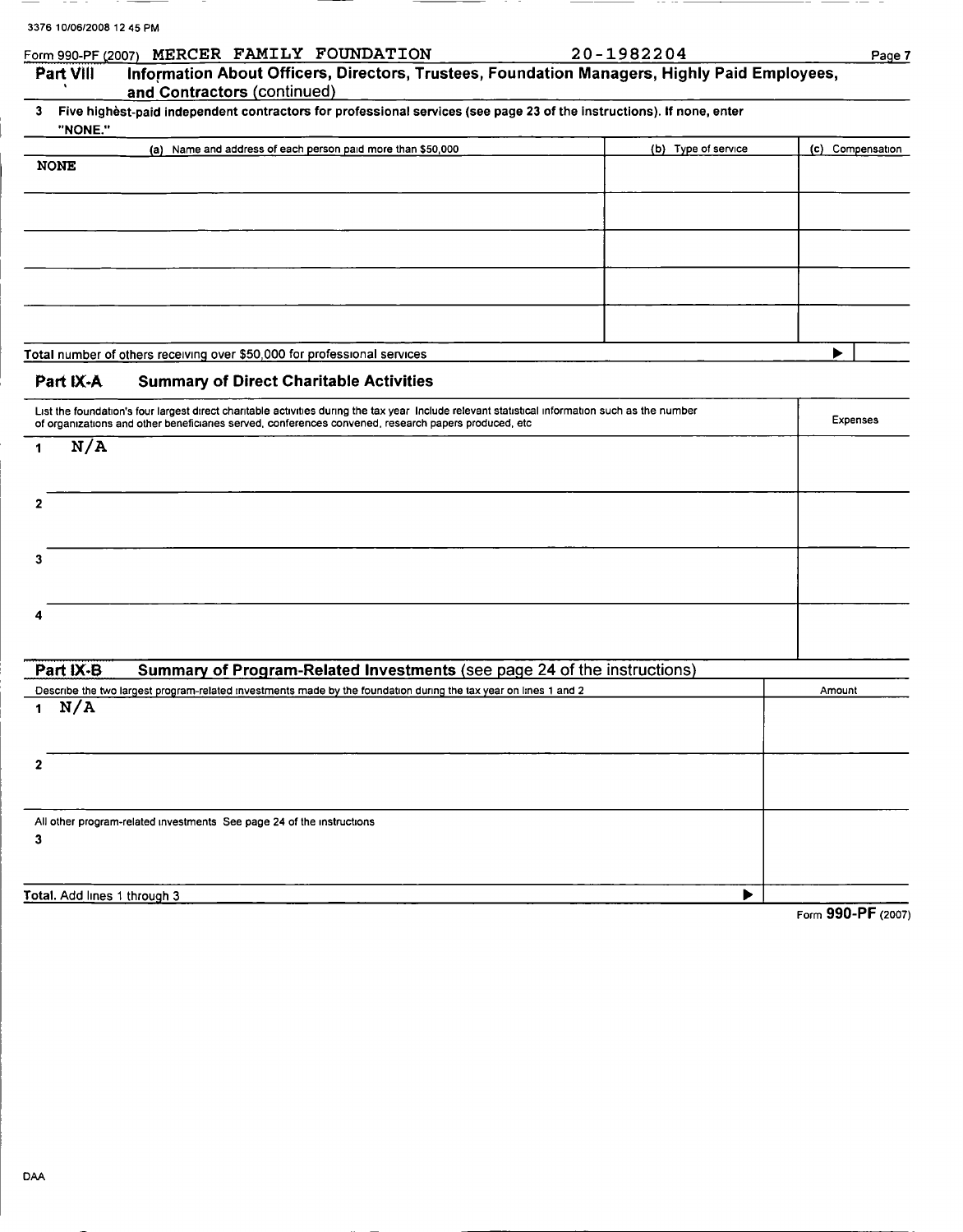|   | Form 990-PF (2007)<br>Minimum Investment Return (All domestic foundations must complete this part. Foreign foundations,<br>Part X |    | Page 8 |
|---|-----------------------------------------------------------------------------------------------------------------------------------|----|--------|
|   | see page 24 of the instructions.)                                                                                                 |    |        |
|   | Fair market value of assets not used (or held for use) directly in carrying out charitable, etc,                                  |    |        |
|   | purposes                                                                                                                          |    |        |
| а | Average monthly fair market value of securities                                                                                   | 1a | 0      |
| b | Average of monthly cash balances                                                                                                  | 1b |        |
| c | Fair market value of all other assets (see page 25 of the instructions)                                                           | 1c |        |
| d | Total (add lines 1a, b, and c)                                                                                                    | 1d |        |
| е | Reduction claimed for blockage or other factors reported on lines 1a and                                                          |    |        |
|   | 1e<br>1c (attach detailed explanation)                                                                                            |    |        |
|   | Acquisition indebtedness applicable to line 1 assets                                                                              |    | 0      |
|   | Subtract line 2 from line 1d                                                                                                      |    |        |
|   | Cash deemed held for charitable activities Enter 1 1/2% of line 3 (for greater amount, see page 25                                |    |        |
|   |                                                                                                                                   |    |        |

| J.       | Subtract line 2 from line to                                                                                               | J              | v              |
|----------|----------------------------------------------------------------------------------------------------------------------------|----------------|----------------|
| 4        | Cash deemed held for charitable activities Enter 1 1/2% of line 3 (for greater amount, see page 25                         |                |                |
|          | of the instructions)                                                                                                       | 4              | 0              |
| 5        | Net value of noncharitable-use assets. Subtract line 4 from line 3 Enter here and on Part V, line 4                        | 5              | $\overline{0}$ |
| 6        | Minimum investment return. Enter 5% of line 5                                                                              | 6.             | $\mathbf 0$    |
|          | Distributable Amount (see page 25 of the instructions) (Section 4942(j)(3) and (j)(5) private operating<br>Part XI         |                |                |
|          | foundations and certain foreign organizations check here $\blacktriangleright$<br>and do not complete this part)           |                |                |
| 1        | Minimum investment return from Part X, line 6                                                                              |                |                |
| 2a       | 1,256<br>Tax on investment income for 2007 from Part VI, line 5<br>2a                                                      |                |                |
| b        | 2 <sub>b</sub><br>Income tax for 2007 (This does not include the tax from Part VI)                                         |                |                |
| <b>C</b> | Add lines 2a and 2b                                                                                                        | 2c             | 1,256          |
| 3        | Distributable amount before adjustments Subtract line 2c from line 1                                                       | 3              | $-1,256$       |
| 4        | Recoveries of amounts treated as qualifying distributions                                                                  | 4              |                |
| 5.       | Add lines 3 and 4                                                                                                          | 5              | $-1,256$       |
| 6        | Deduction from distributable amount (see page 25 of the instructions)                                                      | 6              |                |
| 7        | Distributable amount as adjusted Subtract line 6 from line 5 Enter here and on Part XIII,                                  |                |                |
|          | line 1                                                                                                                     | 7              | $-1,256$       |
|          |                                                                                                                            |                |                |
|          | Qualifying Distributions (see page 26 of the instructions)<br>Part XII                                                     |                |                |
| 1        | Amounts paid (including administrative expenses) to accomplish charitable, etc., purposes                                  |                |                |
| a        | Expenses, contributions, gifts, etc - total from Part I, column (d), line 26                                               | 1a             | 292,000        |
| b        | Program-related investments-total from Part IX-B                                                                           | 1 <sub>b</sub> |                |
| 2        | Amounts paid to acquire assets used (or held for use) directly in carrying out charitable, etc,                            |                |                |
|          | purposes                                                                                                                   | $\mathbf{2}$   |                |
| 3        | Amounts set aside for specific charitable projects that satisfy the                                                        |                |                |
| a        | Suitability test (prior IRS approval required)                                                                             | За             |                |
| b        | Cash distribution test (attach the required schedule)                                                                      | 3 <sub>b</sub> |                |
| 4        | Qualifying distributions. Add lines 1a through 3b Enter here and on Part V, line 8, and Part XIII, line 4                  | 4              | 292,000        |
| 5        | Foundations that qualify under section 4940(e) for the reduced rate of tax on net investment income                        |                |                |
|          | Enter 1% of Part I, line 27b (see page 26 of the instructions)                                                             | 5              | 1,256          |
| 6        | Adjusted qualifying distributions. Subtract line 5 from line 4                                                             | 6              | 290,744        |
|          | Note: The amount on line 6 will be used in Part V, column (b), in subsequent years when calculating whether the foundation |                |                |

qualifies for the section 4940(e) reduction of tax in those years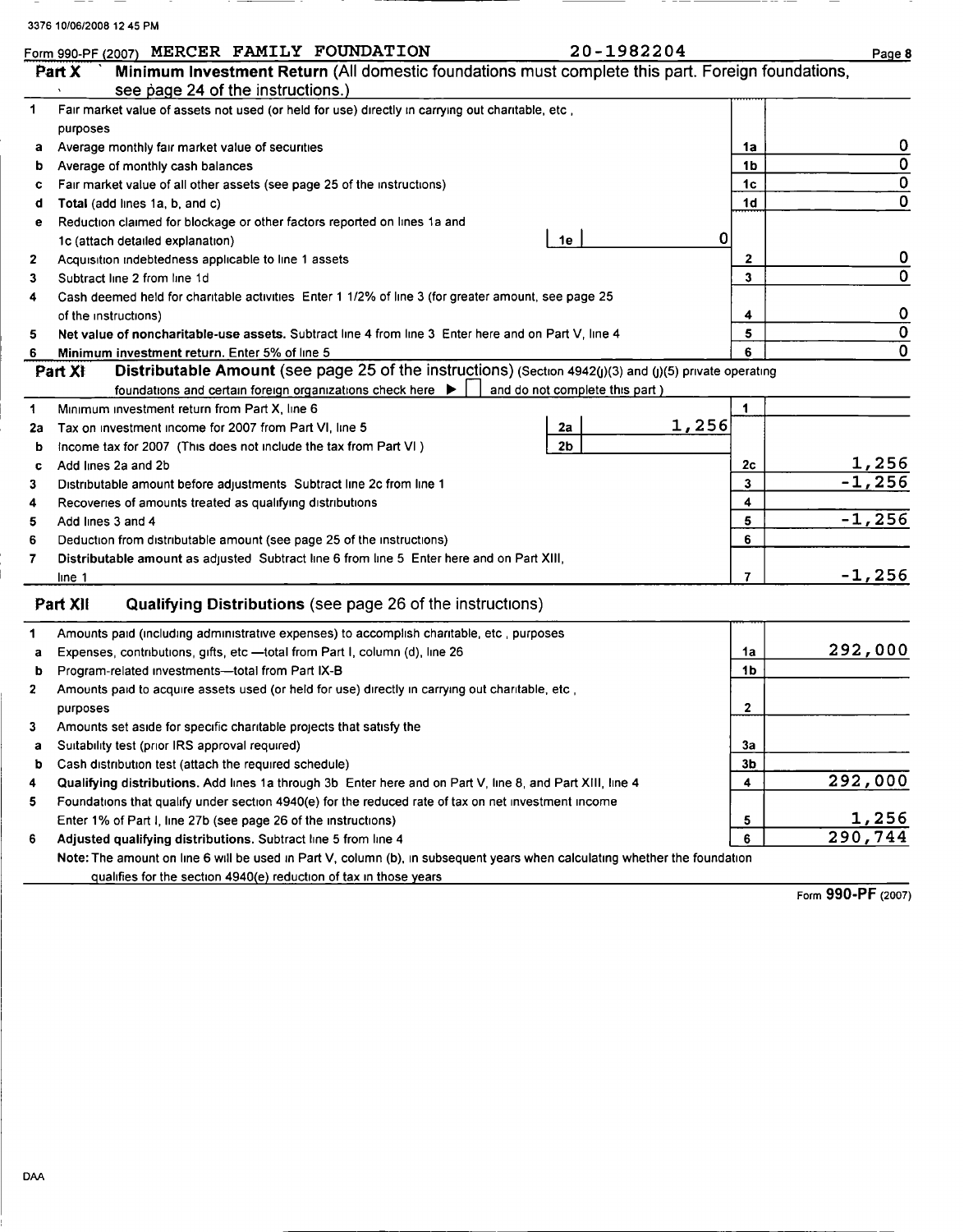#### ER FAMILY FOUNDATION 20-1982204

|--|

|        | <u>Part XIII</u><br>Undistributed Income (see page 26 of the instructions)  |         |               |                           |             |             |
|--------|-----------------------------------------------------------------------------|---------|---------------|---------------------------|-------------|-------------|
| 1      | Distributable amount for 2007 from Part XI,                                 |         | (a)<br>Corpus | (b)<br>Years pnor to 2006 | (c)<br>2006 | (d)<br>2007 |
|        | line 7                                                                      |         |               |                           |             | $-1,256$    |
| 2      | Undistributed income, if any, as of the end of 2006                         |         |               |                           |             |             |
| а      | Enter amount for 2006 only                                                  |         |               |                           |             |             |
| b      | Total for prior years 20 _______ , 20 _____ , 20                            |         |               |                           |             |             |
| 3      | Excess distributions carryover, if any, to 2007                             |         |               |                           |             |             |
| a      | <b>From 2002</b>                                                            |         |               |                           |             |             |
| b      | From 2003                                                                   |         |               |                           |             |             |
| c      | From 2004                                                                   |         |               |                           |             |             |
| d      | <b>From 2005</b>                                                            |         |               |                           |             |             |
| е      | <b>From 2006</b>                                                            | 174,346 |               |                           |             |             |
| f.     | Total of lines 3a through e                                                 |         | 174,346       |                           |             |             |
| 4      | Qualifying distributions for 2007 from Part XII,                            |         |               |                           |             |             |
|        | line 4 $\triangleright$ \$ 292,000                                          |         |               |                           |             |             |
|        | a Applied to 2006, but not more than line 2a                                |         |               |                           |             |             |
|        | b Applied to undistributed income of prior years (Election                  |         |               |                           |             |             |
|        | required-see page 27 of the instructions)                                   |         |               |                           |             |             |
|        | c Treated as distributions out of corpus (Election                          |         |               |                           |             |             |
|        | required-see page 27 of the instructions)                                   |         |               |                           |             |             |
|        | d Applied to 2007 distributable amount                                      |         |               |                           |             | $-1,256$    |
| е      | Remaining amount distributed out of corpus                                  |         | 293,256       |                           |             |             |
| 5.     | Excess distributions carryover applied to 2007                              |         |               |                           |             |             |
|        | (If an amount appears in column (d), the same                               |         |               |                           |             |             |
|        | amount must be shown in column (a) )                                        |         |               |                           |             |             |
| 6      | Enter the net total of each column as                                       |         |               |                           |             |             |
|        | indicated below:                                                            |         | 467,602       |                           |             |             |
|        | a Corpus Add lines 3f, 4c, and 4e Subtract line 5                           |         |               |                           |             |             |
|        | <b>b</b> Prior years' undistributed income Subtract<br>line 4b from line 2b |         |               |                           |             |             |
|        | c Enter the amount of prior years' undistributed                            |         |               |                           |             |             |
|        | income for which a notice of deficiency has been                            |         |               |                           |             |             |
|        | issued, or on which the section 4942(a) tax has                             |         |               |                           |             |             |
|        | been previously assessed                                                    |         |               |                           |             |             |
|        | d Subtract line 6c from line 6b Taxable                                     |         |               |                           |             |             |
|        | amount-see page 27 of the instructions                                      |         |               |                           |             |             |
|        | e Undistributed income for 2006 Subtract line                               |         |               |                           |             |             |
|        | 4a from line 2a Taxable amount-see page                                     |         |               |                           |             |             |
|        | 27 of the instructions                                                      |         |               |                           |             |             |
| f      | Undistributed income for 2007 Subtract lines                                |         |               |                           |             |             |
|        | 4d and 5 from line 1 This amount must be                                    |         |               |                           |             |             |
|        | distributed in 2008                                                         |         |               |                           |             | 0           |
| 7      | Amounts treated as distributions out of corpus                              |         |               |                           |             |             |
|        | to satisfy requirements imposed by section                                  |         |               |                           |             |             |
|        | $170(b)(1)(F)$ or $4942(g)(3)$ (see page 27 of the                          |         |               |                           |             |             |
|        | instructions)                                                               |         |               |                           |             |             |
| 8      | Excess distributions carryover from 2002 not                                |         |               |                           |             |             |
|        | applied on line 5 or line 7 (see page 27 of the                             |         |               |                           |             |             |
|        | instructions)                                                               |         |               |                           |             |             |
| 9      | Excess distributions carryover to 2008.                                     |         |               |                           |             |             |
|        | Subtract lines 7 and 8 from line 6a                                         |         | 467,602       |                           |             |             |
| 10     | Analysis of line 9                                                          |         |               |                           |             |             |
| a      | Excess from 2003                                                            |         |               |                           |             |             |
| b      | Excess from 2004<br>Excess from 2005                                        |         |               |                           |             |             |
| c      | Excess from 2006                                                            | 174,346 |               |                           |             |             |
| d<br>е | Excess from 2007                                                            | 293,256 |               |                           |             |             |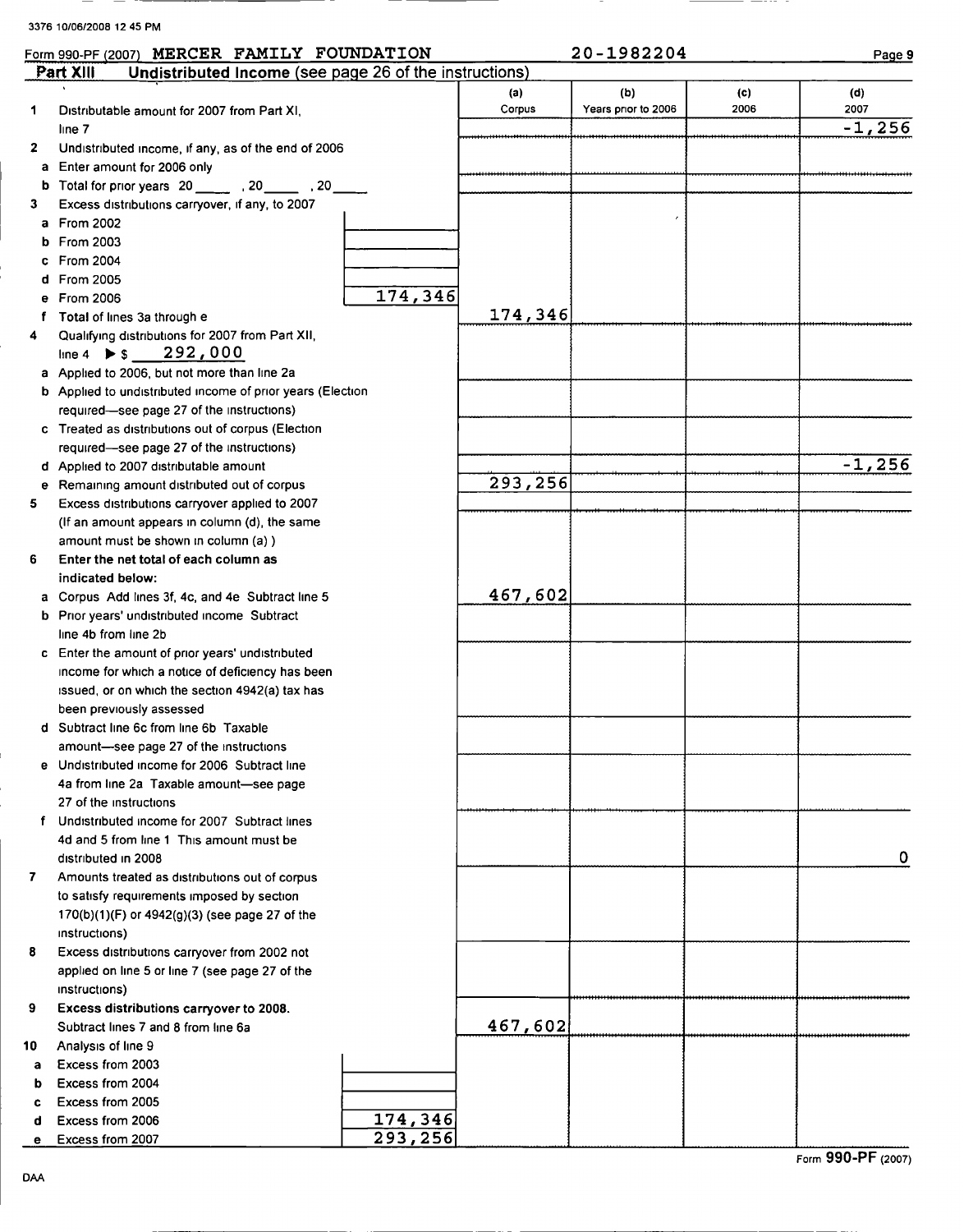|              | 3376 10/06/2008 12.45 PMERCER FAMILY FOUNDATION                                                                                                                           |                                                                                                        |            | 20-1982204    |               | Page 10    |
|--------------|---------------------------------------------------------------------------------------------------------------------------------------------------------------------------|--------------------------------------------------------------------------------------------------------|------------|---------------|---------------|------------|
|              | Private Operating Foundations (see page 27 of the instructions and Part VII-A, question 9)<br>Part XIV                                                                    |                                                                                                        |            |               |               |            |
| 1a l         | If the foundation has received a ruling or determination letter that it is a private operating                                                                            |                                                                                                        |            |               |               |            |
|              | foundation, and the ruling is effective for 2007, enter the date of the ruling                                                                                            |                                                                                                        |            | ▶             |               |            |
| b            | Check box to indicate whether the foundation is a private operating foundation described in section                                                                       |                                                                                                        |            |               | 4942(j)(3) or | 4942(j)(5) |
| 2a           | Enter the lesser of the adjusted net                                                                                                                                      | Tax year                                                                                               |            | Prior 3 years |               | (e) Total  |
|              | income from Part I or the minimum                                                                                                                                         | (a) 2007                                                                                               | $(b)$ 2006 | $(c)$ 2005    | $(d)$ 2004    |            |
|              | investment return from Part X for                                                                                                                                         |                                                                                                        |            |               |               |            |
|              | each year listed                                                                                                                                                          |                                                                                                        |            |               |               |            |
| b            | 85% of line 2a                                                                                                                                                            |                                                                                                        |            |               |               |            |
| c            | Qualifying distributions from Part XII,                                                                                                                                   |                                                                                                        |            |               |               |            |
|              | line 4 for each year listed                                                                                                                                               |                                                                                                        |            |               |               |            |
| d            | Amounts included in line 2c not used directly                                                                                                                             |                                                                                                        |            |               |               |            |
|              | for active conduct of exempt activities<br>Qualifying distributions made directly                                                                                         |                                                                                                        |            |               |               |            |
| e            | for active conduct of exempt activities                                                                                                                                   |                                                                                                        |            |               |               |            |
|              | Subtract line 2d from line 2c                                                                                                                                             |                                                                                                        |            |               |               |            |
| 3            | Complete 3a, b, or c for the                                                                                                                                              |                                                                                                        |            |               |               |            |
|              | alternative test relied upon                                                                                                                                              |                                                                                                        |            |               |               |            |
| a            | "Assets" alternative test-enter                                                                                                                                           |                                                                                                        |            |               |               |            |
|              | (1) Value of all assets                                                                                                                                                   |                                                                                                        |            |               |               |            |
|              | (2) Value of assets qualifying under                                                                                                                                      |                                                                                                        |            |               |               |            |
|              | section 4942(j)(3)(B)(i)                                                                                                                                                  |                                                                                                        |            |               |               |            |
| b            | "Endowment" alternative test-enter 2/3 of                                                                                                                                 |                                                                                                        |            |               |               |            |
|              | minimum investment return shown in Part                                                                                                                                   |                                                                                                        |            |               |               |            |
|              | X, line 6 for each year listed                                                                                                                                            |                                                                                                        |            |               |               |            |
| c            | "Support" alternative test-enter                                                                                                                                          |                                                                                                        |            |               |               |            |
|              | (1) Total support other than gross<br>investment income (interest,                                                                                                        |                                                                                                        |            |               |               |            |
|              | dividends, rents, payments on                                                                                                                                             |                                                                                                        |            |               |               |            |
|              | securities loans (section                                                                                                                                                 |                                                                                                        |            |               |               |            |
|              | $512(a)(5)$ , or royalties)                                                                                                                                               |                                                                                                        |            |               |               |            |
|              | (2) Support from general public                                                                                                                                           |                                                                                                        |            |               |               |            |
|              | and 5 or more exempt<br>organizations as provided in                                                                                                                      |                                                                                                        |            |               |               |            |
|              | section 4942(j)(3)(B)(iii)                                                                                                                                                |                                                                                                        |            |               |               |            |
|              | (3) Largest amount of support from                                                                                                                                        |                                                                                                        |            |               |               |            |
|              | an exempt organization                                                                                                                                                    |                                                                                                        |            |               |               |            |
|              | (4) Gross investment income                                                                                                                                               |                                                                                                        |            |               |               |            |
|              | Supplementary Information (Complete this part only if the foundation had \$5,000 or more in assets<br>Part XV                                                             |                                                                                                        |            |               |               |            |
|              | at any time during the year-see page 28 of the instructions.)                                                                                                             |                                                                                                        |            |               |               |            |
| 1<br>а       | Information Regarding Foundation Managers:<br>List any managers of the foundation who have contributed more than 2% of the total contributions received by the foundation |                                                                                                        |            |               |               |            |
|              | before the close of any tax year (but only if they have contributed more than \$5,000) (See section 507(d)(2))                                                            |                                                                                                        |            |               |               |            |
|              | N/A                                                                                                                                                                       |                                                                                                        |            |               |               |            |
| b            | List any managers of the foundation who own 10% or more of the stock of a corporation (or an equally large portion of the                                                 |                                                                                                        |            |               |               |            |
|              | ownership of a partnership or other entity) of which the foundation has a 10% or greater interest                                                                         |                                                                                                        |            |               |               |            |
|              | N/A                                                                                                                                                                       |                                                                                                        |            |               |               |            |
| $\mathbf{z}$ | Information Regarding Contribution, Grant, Gift, Loan, Scholarship, etc., Programs:                                                                                       |                                                                                                        |            |               |               |            |
|              | Check here $\blacktriangleright$ $ X $                                                                                                                                    | if the foundation only makes contributions to preselected charitable organizations and does not accept |            |               |               |            |
|              | unsolicited requests for funds If the foundation makes gifts, grants, etc (see page 28 of the instructions) to individuals or                                             |                                                                                                        |            |               |               |            |
|              | organizations under other conditions, complete items 2a, b, c, and d                                                                                                      |                                                                                                        |            |               |               |            |
| a            | The name, address, and telephone number of the person to whom applications should be addressed<br>N/A                                                                     |                                                                                                        |            |               |               |            |
|              |                                                                                                                                                                           |                                                                                                        |            |               |               |            |
| b            | The form in which applications should be submitted and information and materials they should include                                                                      |                                                                                                        |            |               |               |            |
|              | N/A                                                                                                                                                                       |                                                                                                        |            |               |               |            |
|              | c Any submission deadlines                                                                                                                                                |                                                                                                        |            |               |               |            |
|              | N/A<br>d Any restrictions or limitations on awards, such as by geographical areas, charitable fields, kinds of institutions, or other factors                             |                                                                                                        |            |               |               |            |
|              | N/A                                                                                                                                                                       |                                                                                                        |            |               |               |            |

 $-$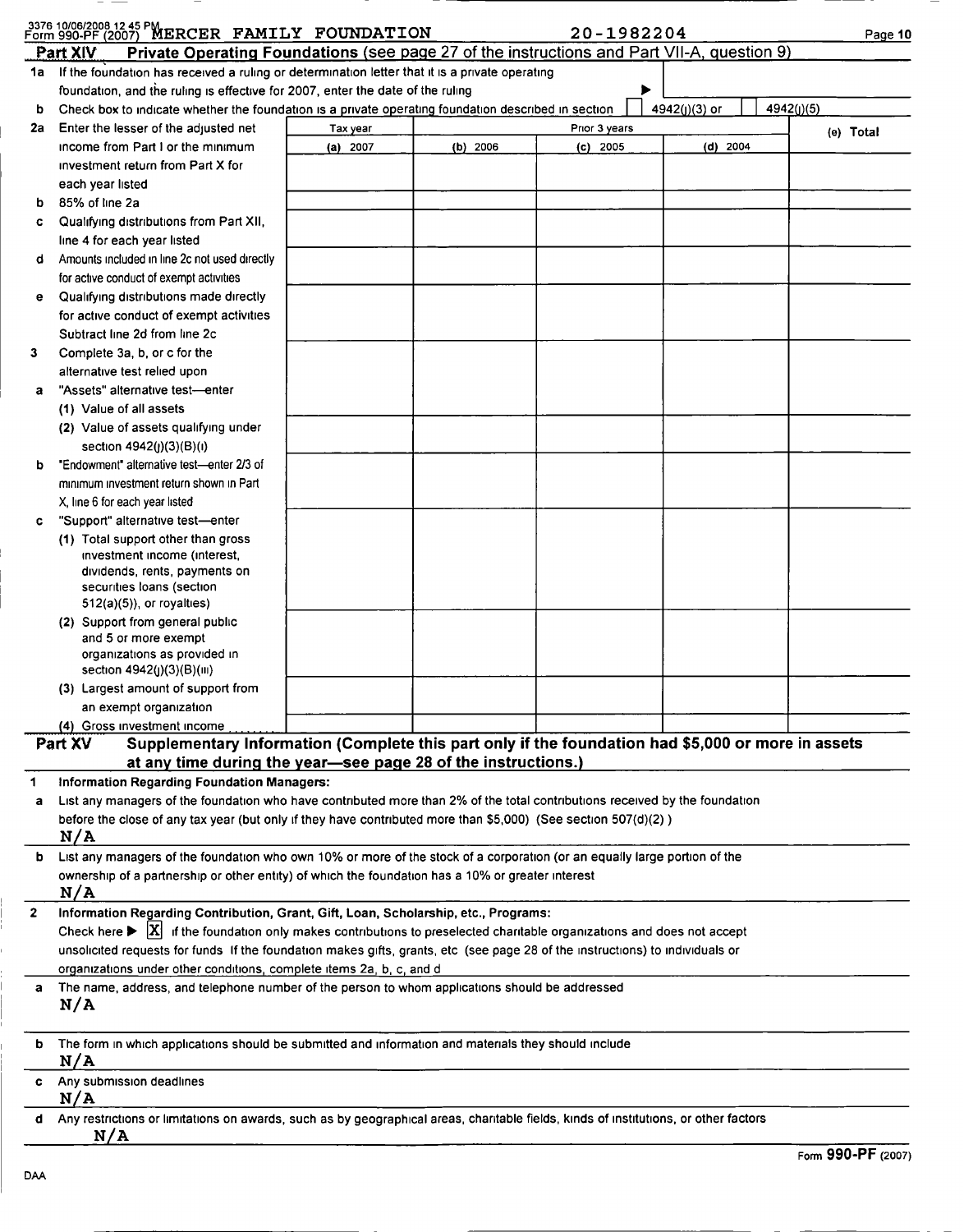# Form 990-PF (2007) MERCER FAMILY FOUNDATION 20-1982204 Page 11

 $\overline{\phantom{a}}$ 

Part XV Supplementary Information (continued)

| 3 Grants and Contributions Paid During the Year or Approved for Future Payment                      |                                                                                      |                                      |                                     |         |
|-----------------------------------------------------------------------------------------------------|--------------------------------------------------------------------------------------|--------------------------------------|-------------------------------------|---------|
| Recipient                                                                                           | If recipient is an individual,<br>show any relationship to<br>any foundation manager | Foundation<br>status of<br>recipient | Purpose of grant or<br>contribution | Amount  |
| Name and address (home or business)                                                                 | or substantial contributor                                                           |                                      |                                     |         |
| a Paid during the year<br>AMERICAN ASSOCIATION FOR<br>COMMERCE PARKWAY STE C<br>MT. LAUREL NJ 08054 |                                                                                      | NON PROFIT                           | <b>DONATION</b>                     | 4,000   |
| WOMEN'S SPORTS FOUNDATION<br>HEMPT TPKE STE 400<br>EAST MEADOW NY 11554                             |                                                                                      | NON PROFIT                           | <b>DONATION</b>                     | 45,000  |
| MT SINAI SCHOOL OF MEDICI<br>ONE GUSTAVE L.<br>NEW YORK NY 10029                                    |                                                                                      | NON PROFIT                           | <b>DONATION</b>                     | 115,000 |
| LADIES IN RED<br>60 W 57TH STREET<br>NEW YORK NY 10019                                              |                                                                                      | NON PROFIT                           | <b>DONATION</b>                     | 3,000   |
| MATH FOR AMERICA<br>50 BRDWAY 23RD FL<br>NEW YORK NY 10004                                          |                                                                                      | NON PROFIT                           | <b>DONATION</b>                     | 125,000 |
|                                                                                                     |                                                                                      |                                      |                                     |         |
|                                                                                                     |                                                                                      |                                      |                                     |         |
|                                                                                                     |                                                                                      |                                      |                                     |         |
|                                                                                                     |                                                                                      |                                      |                                     |         |
|                                                                                                     |                                                                                      |                                      |                                     |         |
|                                                                                                     |                                                                                      |                                      |                                     |         |
| Total                                                                                               |                                                                                      |                                      | $\blacktriangleright$ 3a            | 292,000 |
| b Approved for future payment<br>N/A                                                                |                                                                                      |                                      |                                     |         |
|                                                                                                     |                                                                                      |                                      |                                     |         |
|                                                                                                     |                                                                                      |                                      |                                     |         |
|                                                                                                     |                                                                                      |                                      |                                     |         |
|                                                                                                     |                                                                                      |                                      |                                     |         |
| Total                                                                                               |                                                                                      |                                      | $\blacktriangleright$ 3b            |         |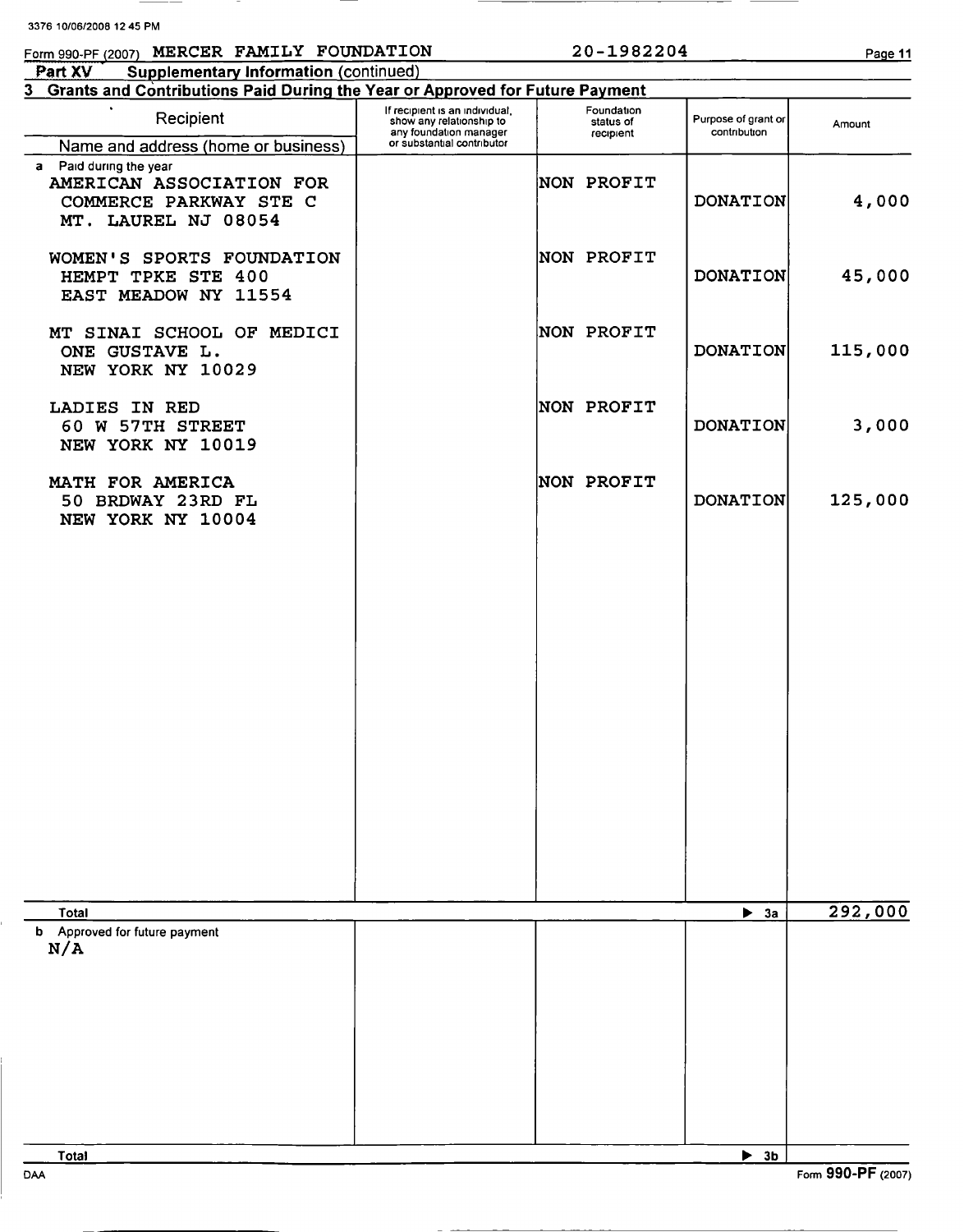| Form 990-PF (2007) |  | MERCER FAMILY FOUNDATION | 982204<br>20- | $9a$ age 12 |
|--------------------|--|--------------------------|---------------|-------------|
|                    |  |                          |               |             |

| 20-1982204 |  |
|------------|--|
|------------|--|

| Part XVI-A                | <b>Analysis of Income-Producing Activities</b>                                                                        |                             |                           |                         |                                      |                                                         |
|---------------------------|-----------------------------------------------------------------------------------------------------------------------|-----------------------------|---------------------------|-------------------------|--------------------------------------|---------------------------------------------------------|
|                           | Enter gross amounts unless otherwise indicated                                                                        |                             | Unrelated business income |                         | Excluded by section 512, 513, or 514 | (e)                                                     |
|                           |                                                                                                                       | (a)<br><b>Business code</b> | (b)<br>Amount             | (c)<br><b>Exclusion</b> | (d)<br>Amount                        | Related or exempt<br>function income<br>(See page 28 of |
| 1 Program service revenue |                                                                                                                       |                             |                           | code                    |                                      | the instructions)                                       |
|                           |                                                                                                                       |                             |                           |                         |                                      |                                                         |
| b.                        |                                                                                                                       |                             |                           |                         |                                      |                                                         |
|                           |                                                                                                                       |                             |                           |                         |                                      |                                                         |
|                           |                                                                                                                       |                             |                           |                         |                                      |                                                         |
| е                         | <u> 1980 - Jan Sterling, mars et al. 1980 - anno 1980 - anno 1980 - anno 1980 - anno 1980 - anno 1980 - anno 1980</u> |                             |                           |                         |                                      |                                                         |
| f                         |                                                                                                                       |                             |                           |                         |                                      |                                                         |
| g                         | Fees and contracts from government agencies                                                                           |                             |                           |                         |                                      |                                                         |
|                           | 2 Membership dues and assessments                                                                                     |                             |                           |                         |                                      |                                                         |
| 3                         | Interest on savings and temporary cash investments                                                                    |                             |                           |                         |                                      | 125,639                                                 |
| 4                         | Dividends and interest from securities                                                                                |                             |                           |                         |                                      |                                                         |
| 5                         | Net rental income or (loss) from real estate                                                                          |                             |                           |                         |                                      |                                                         |
| a                         | Debt-financed property                                                                                                |                             |                           |                         |                                      |                                                         |
| b                         | Not debt-financed property                                                                                            |                             |                           |                         |                                      |                                                         |
| 6                         | Net rental income or (loss) from personal property                                                                    |                             |                           |                         |                                      |                                                         |
| 7 Other investment income |                                                                                                                       |                             |                           |                         |                                      | 1,017,054                                               |
| 8                         | Gain or (loss) from sales of assets other than inventory                                                              |                             |                           |                         |                                      |                                                         |
|                           | 9 Net income or (loss) from special events<br>10 Gross profit or (loss) from sales of inventory                       |                             |                           |                         |                                      |                                                         |
|                           |                                                                                                                       |                             |                           |                         |                                      |                                                         |
|                           | 11 Other revenue a                                                                                                    |                             |                           |                         |                                      |                                                         |
|                           | $\circ$ $\overline{\phantom{a}}$                                                                                      |                             |                           |                         |                                      |                                                         |
|                           |                                                                                                                       |                             |                           |                         |                                      |                                                         |
| e –                       |                                                                                                                       |                             |                           |                         |                                      |                                                         |
|                           | 12 Subtotal Add columns (b), (d), and (e)                                                                             |                             | 0                         |                         |                                      | $0 \mid 1,142,693$                                      |
|                           | 13 Total. Add line 12, columns (b), (d), and (e)                                                                      |                             |                           |                         |                                      | 1,142,693                                               |
|                           | (See worksheet in line 13 instructions on page 29 to verify calculations)                                             |                             |                           |                         |                                      |                                                         |
| Part XVI-B                | Relationship of Activities to the Accomplishment of Exempt Purposes                                                   |                             |                           |                         |                                      |                                                         |
|                           | Explain below how each activity for which income is reported in column (e) of Part XVI-A contributed importantly to   |                             |                           |                         |                                      |                                                         |
| Line No.<br>▼             | the accomplishment of the foundation's exempt purposes (other than by providing funds for such purposes) (See         |                             |                           |                         |                                      |                                                         |
|                           | page 29 of the instructions)                                                                                          |                             |                           |                         |                                      |                                                         |
| N/A                       |                                                                                                                       |                             |                           |                         |                                      |                                                         |
|                           |                                                                                                                       |                             |                           |                         |                                      |                                                         |
|                           |                                                                                                                       |                             |                           |                         |                                      |                                                         |
|                           |                                                                                                                       |                             |                           |                         |                                      |                                                         |
|                           |                                                                                                                       |                             |                           |                         |                                      |                                                         |
|                           |                                                                                                                       |                             |                           |                         |                                      |                                                         |
|                           |                                                                                                                       |                             |                           |                         |                                      |                                                         |
|                           |                                                                                                                       |                             |                           |                         |                                      |                                                         |
|                           |                                                                                                                       |                             |                           |                         |                                      |                                                         |
|                           |                                                                                                                       |                             |                           |                         |                                      |                                                         |
|                           |                                                                                                                       |                             |                           |                         |                                      |                                                         |
|                           |                                                                                                                       |                             |                           |                         |                                      |                                                         |
|                           |                                                                                                                       |                             |                           |                         |                                      |                                                         |
|                           |                                                                                                                       |                             |                           |                         |                                      |                                                         |
|                           |                                                                                                                       |                             |                           |                         |                                      |                                                         |
|                           |                                                                                                                       |                             |                           |                         |                                      |                                                         |
|                           |                                                                                                                       |                             |                           |                         |                                      |                                                         |
|                           |                                                                                                                       |                             |                           |                         |                                      |                                                         |
|                           |                                                                                                                       |                             |                           |                         |                                      |                                                         |
|                           |                                                                                                                       |                             |                           |                         |                                      |                                                         |
|                           |                                                                                                                       |                             |                           |                         |                                      |                                                         |
|                           |                                                                                                                       |                             |                           |                         |                                      |                                                         |
|                           |                                                                                                                       |                             |                           |                         |                                      |                                                         |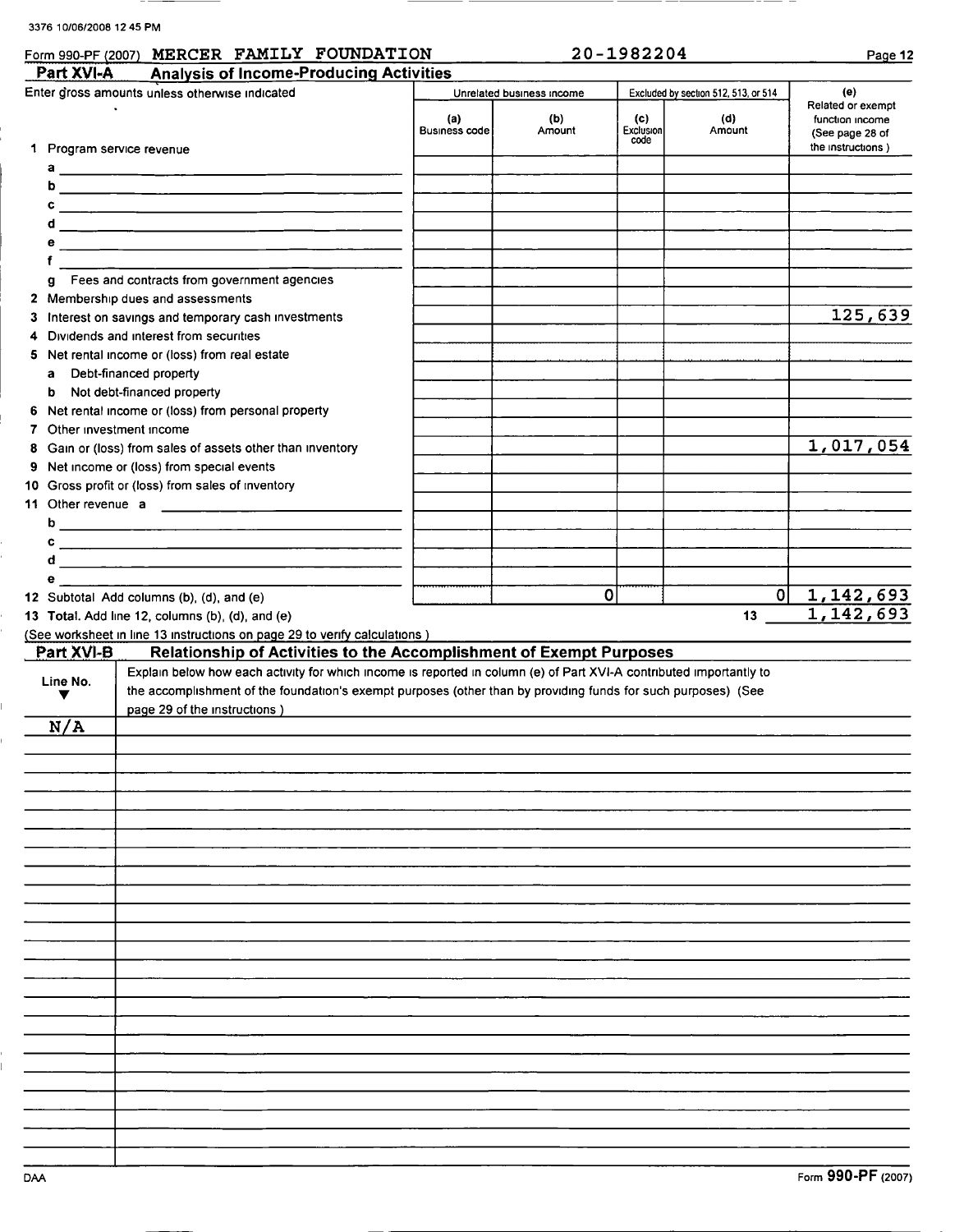|  | orm 990-PF (2007) MERCER FAMILY FOUNDATION |
|--|--------------------------------------------|

|                                |                                                      | Form 990-PF (2007) MERCER FAMILY FOUNDATION                                                                         | 20-1982204                                                                                                                                                   | Page 13                                       |
|--------------------------------|------------------------------------------------------|---------------------------------------------------------------------------------------------------------------------|--------------------------------------------------------------------------------------------------------------------------------------------------------------|-----------------------------------------------|
| Part XVII<br>$\bullet$         | <b>Exempt Organizations</b>                          |                                                                                                                     | Information Regarding Transfers To and Transactions and Relationships With Noncharitable                                                                     |                                               |
| 1                              |                                                      | Did the organization directly or indirectly engage in any of the following with any other organization described    |                                                                                                                                                              | <b>Yes</b><br><b>No</b>                       |
|                                |                                                      | in section 501(c) of the Code (other than section 501(c)(3) organizations) or in section 527, relating to political |                                                                                                                                                              |                                               |
| organizations?                 |                                                      |                                                                                                                     |                                                                                                                                                              |                                               |
|                                |                                                      | a Transfers from the reporting foundation to a noncharitable exempt organization of                                 |                                                                                                                                                              |                                               |
| $(1)$ Cash                     |                                                      |                                                                                                                     |                                                                                                                                                              | x<br>1a(1)                                    |
|                                | (2) Other assets                                     |                                                                                                                     |                                                                                                                                                              | $\mathbf x$<br>1a(2)                          |
| <b>b</b> Other transactions    |                                                      |                                                                                                                     |                                                                                                                                                              |                                               |
|                                |                                                      | (1) Sales of assets to a noncharitable exempt organization                                                          |                                                                                                                                                              | x<br>1 <sub>b(1)</sub>                        |
|                                |                                                      | (2) Purchases of assets from a noncharitable exempt organization                                                    |                                                                                                                                                              | $\overline{\mathbf{x}}$<br>1b(2)              |
|                                | (3) Rental of facilities, equipment, or other assets |                                                                                                                     |                                                                                                                                                              | $\overline{\mathbf{x}}$<br>1 <sub>b</sub> (3) |
|                                | (4) Reimbursement arrangements                       |                                                                                                                     |                                                                                                                                                              | $\overline{\mathbf{x}}$<br>1b(4)              |
|                                | (5) Loans or loan guarantees                         |                                                                                                                     |                                                                                                                                                              | X<br>1 <sub>b(5)</sub>                        |
|                                |                                                      | (6) Performance of services or membership or fundraising solicitations                                              |                                                                                                                                                              | $\mathbf{x}$<br>1b(6)                         |
|                                |                                                      | c Sharing of facilities, equipment, mailing lists, other assets, or paid employees                                  |                                                                                                                                                              | X<br>1c                                       |
|                                |                                                      |                                                                                                                     | d If the answer to any of the above is "Yes," complete the following schedule Column (b) should always show the fair market                                  |                                               |
|                                |                                                      |                                                                                                                     | value of the goods, other assets, or services given by the reporting organization If the foundation received less than fair market                           |                                               |
| (a) Line no                    |                                                      |                                                                                                                     | value in any transaction or sharing arrangement, show in column (d) the value of the goods, other assets, or services received                               |                                               |
| N/A                            | (b) Amount involved                                  | (c) Name of noncharitable exempt organization                                                                       | (d)<br>Description of transfers, transactions, and sharing arrangements                                                                                      |                                               |
|                                |                                                      |                                                                                                                     |                                                                                                                                                              |                                               |
|                                |                                                      |                                                                                                                     |                                                                                                                                                              |                                               |
|                                |                                                      |                                                                                                                     |                                                                                                                                                              |                                               |
|                                |                                                      |                                                                                                                     |                                                                                                                                                              |                                               |
|                                |                                                      |                                                                                                                     |                                                                                                                                                              |                                               |
|                                |                                                      |                                                                                                                     |                                                                                                                                                              |                                               |
|                                |                                                      |                                                                                                                     |                                                                                                                                                              |                                               |
|                                |                                                      |                                                                                                                     |                                                                                                                                                              |                                               |
|                                |                                                      |                                                                                                                     |                                                                                                                                                              |                                               |
|                                |                                                      |                                                                                                                     |                                                                                                                                                              |                                               |
|                                |                                                      |                                                                                                                     |                                                                                                                                                              |                                               |
|                                |                                                      |                                                                                                                     |                                                                                                                                                              |                                               |
|                                |                                                      |                                                                                                                     |                                                                                                                                                              |                                               |
|                                |                                                      | 2a Is the foundation directly or indirectly affiliated with, or related to, one or more tax-exempt organizations    |                                                                                                                                                              |                                               |
|                                |                                                      | described in section 501(c) of the Code (other than section $501(c)(3)$ ) or in section 527?                        |                                                                                                                                                              | $\vert x \vert$<br>No<br>Yes                  |
|                                | <b>b</b> If "Yes," complete the following schedule   |                                                                                                                     |                                                                                                                                                              |                                               |
|                                | (a) Name of organization                             | (b) Type of organization                                                                                            | (c) Description of relationship                                                                                                                              |                                               |
|                                |                                                      |                                                                                                                     |                                                                                                                                                              |                                               |
| N/A                            |                                                      |                                                                                                                     |                                                                                                                                                              |                                               |
|                                |                                                      |                                                                                                                     |                                                                                                                                                              |                                               |
|                                |                                                      |                                                                                                                     |                                                                                                                                                              |                                               |
|                                |                                                      |                                                                                                                     |                                                                                                                                                              |                                               |
|                                |                                                      | belief, it is true, coffect, and complete Declaration of preparer (other than taxpayer or fid                       | Under penalties of perjury, I declare that I have examined this return, including accompanying schedules and statements, and to the best of my knowledge and |                                               |
|                                |                                                      |                                                                                                                     |                                                                                                                                                              |                                               |
|                                |                                                      | yces                                                                                                                |                                                                                                                                                              |                                               |
|                                | Signature of officer or trustee                      |                                                                                                                     | Da                                                                                                                                                           |                                               |
|                                |                                                      |                                                                                                                     |                                                                                                                                                              |                                               |
|                                |                                                      |                                                                                                                     |                                                                                                                                                              |                                               |
|                                | Preparer's                                           |                                                                                                                     |                                                                                                                                                              |                                               |
|                                | signature                                            |                                                                                                                     |                                                                                                                                                              |                                               |
| Paid<br>Preparer's<br>Use Only | Firm's name (or yours if                             | GOLUS,<br>LACAPRA,<br>WILS                                                                                          |                                                                                                                                                              |                                               |
|                                | self-employed), address,<br>and ZIP code             | <b>ROOSEVELT</b><br><b>AVE</b><br>2<br><b>PRT</b><br><b>JEFF</b><br>STA,<br>NY                                      |                                                                                                                                                              |                                               |

----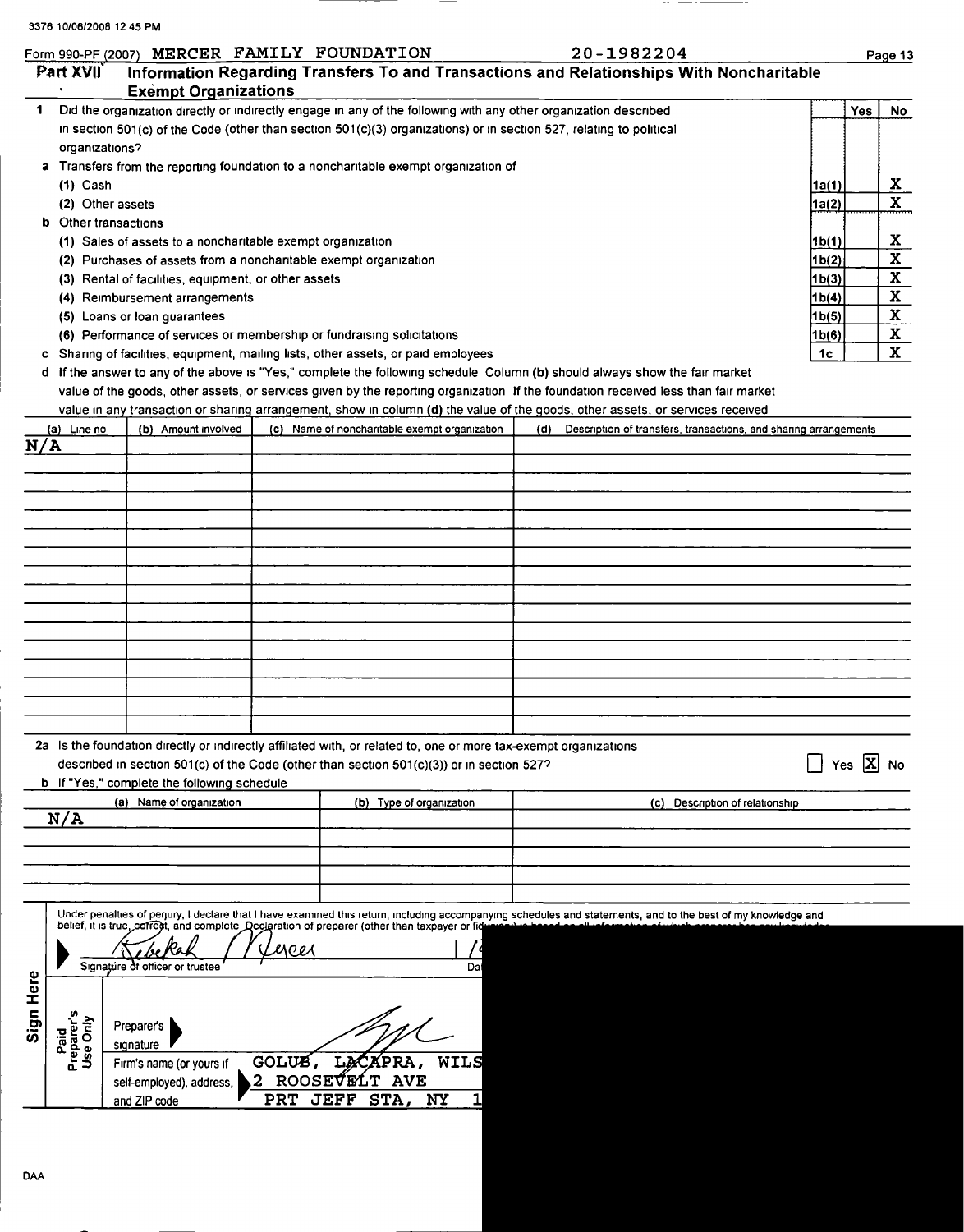|  | 3376 10/06/2008 12 45 PM |  |  |
|--|--------------------------|--|--|
|--|--------------------------|--|--|

# Schedule B OMB No 1545-0047 Schedule of Contributors Supplementary Information for

line 1 of Form 990, 990-EZ, and 990-PF (see instructions)

| 11 VIIII JJV, JJV-LL,      |  |
|----------------------------|--|
| or 990-PF)                 |  |
| Department of the Treasury |  |
| Internal Revenue Service   |  |

 $(6, 6)$  990, 900  $EZ$ 

### Name of organization examples and the set of organization number  $\parallel$  Employer identification number

### MERCER FAMILY FOUNDATION | 20-1982204

| Organization type (check one) |  |  |  |  |
|-------------------------------|--|--|--|--|
|-------------------------------|--|--|--|--|

| Filers of:         | Section:                                                                  |
|--------------------|---------------------------------------------------------------------------|
| Form 990 or 990-EZ | 501(c)<br>) (enter number) organization                                   |
|                    | 4947(a)(1) nonexempt charitable trust not treated as a private foundation |
|                    | 527 political organization                                                |
| Form 990-PF        | $ \mathbf{X} $ 501(c)(3) exempt private foundation                        |
|                    | 4947(a)(1) nonexempt charitable trust treated as a private foundation     |
|                    | 501(c)(3) taxable private foundation                                      |

Check if your organization is covered by the General Rule or a Special Rule. (Note: Only a section 501(c)(7), (8), or (10) organization can check boxes for both the General Rule and a Special Rule-see instructions )

#### General Rule-

 $\overline{X}$  For organizations filing Form 990, 990-EZ, or 990-PF that received, during the year, \$5,000 or more (in money or property) from any one contributor (Complete Parts <sup>I</sup> and II )

#### Special Rules-

| For a section 501(c)(3) organization filing Form 990, or Form 990-EZ, that met the 33 1/3% support test of the regulations |
|----------------------------------------------------------------------------------------------------------------------------|
| under sections $509(a)(1)/170(b)(1)(A)(v)$ , and received from any one contributor, during the year, a contribution of the |
| greater of \$5,000 or 2% of the amount on line 1 of these forms (Complete Parts I and II)                                  |

For a section 501(c)(7), (8), or (10) organization filing Form 990, or Form 990-EZ, that received from any one contributor. during the year, aggregate contributions or bequests of more than \$1,000 for use exclusively for religious, charitable, scientific, literary, or educational purposes, or the prevention of cruelty to children or animals (Complete Parts I, II, and III )

For a section 501(c)(7), (8), or (10) organization filing Form 990, or Form 990-EZ, that received from any one contributor, during the year, some contributions for use exclusively for religious, charitable, etc , purposes, but these contributions did not aggregate to more than \$1,000 (If this box is checked, enter here the total contributions that were received during the year for an exclusively religious, charitable, etc , purpose Do not complete any of the Parts unless the General Rule applies to this organization because it received nonexclusively religious, charitable, etc., contributions of \$5,000 or more during the year)  $\triangleright$  \$

Caution: Organizations that are not covered by the General Rule and/or the Special Rules do not file Schedule B (Form 990, 990-EZ, or 990-PF), but they must check the box in the heading of their Form 990, Form 990-EZ, or on line 2 of their Form 990-PF, to certify that they do not meet the filing requirements of Schedule B (Form 990, 990-EZ, or 990-PF)

For Paperwork Reduction Act Notice, see the Instructions for Form 990, Form 990-EZ, and Form 990-PF.

Schedule B (Form 990, 990-EZ, or 990-PF) (2007)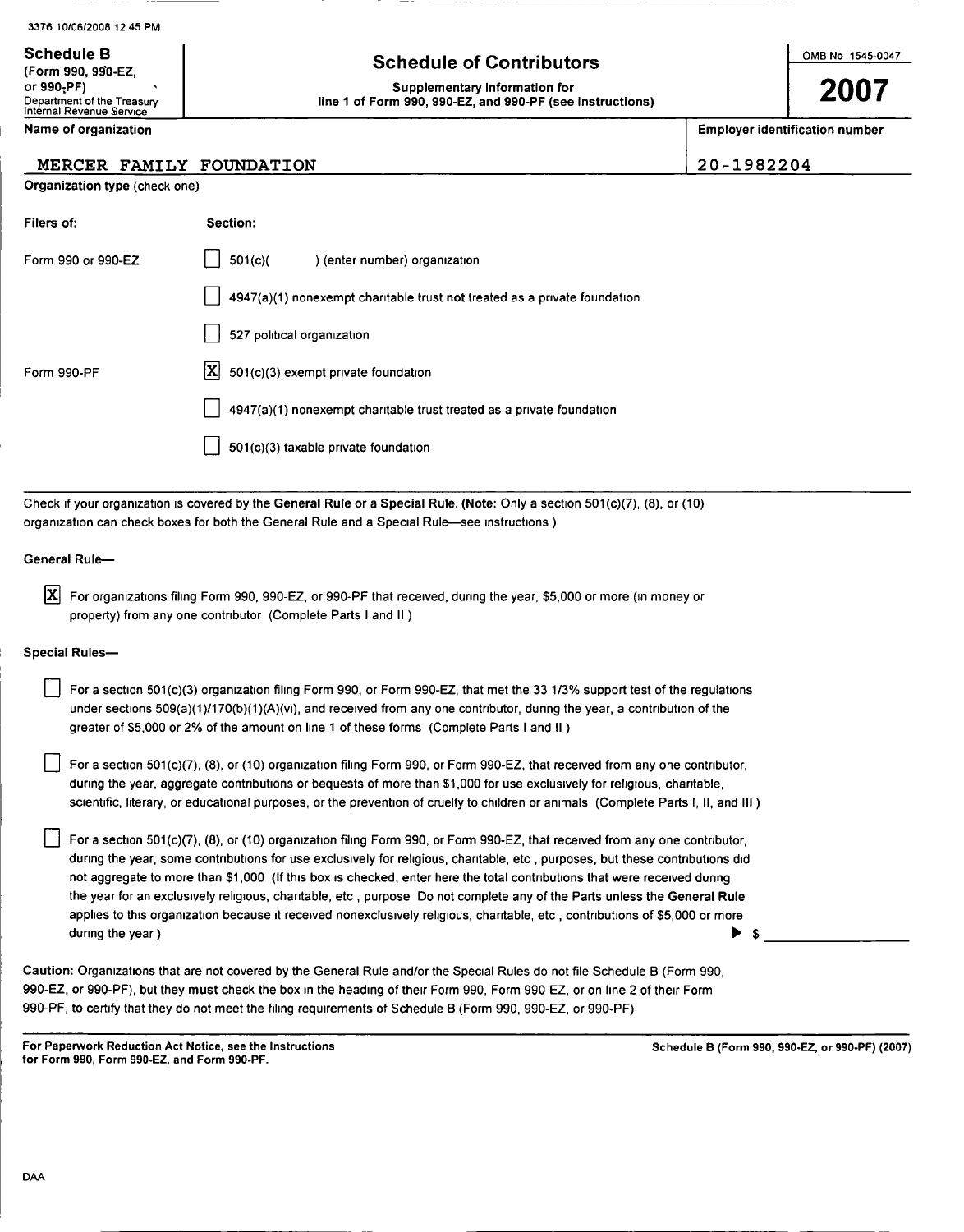| 3376 10/06/2008 12 45 PM |  |
|--------------------------|--|
|--------------------------|--|

| Schedule B (Form 990, 990-EZ, or 990-PF) (2007) |                                       |  | Page 1 of 1 of Part I |
|-------------------------------------------------|---------------------------------------|--|-----------------------|
| Name of organization                            | <b>Employer identification number</b> |  |                       |

MERCER FAMILY FOUNDATION 20-1982204

Part I Contributors (See Specific Instructions.)

| (a)          | (b)                                                                       | (d)<br>(c)                     |                                                                                               |  |  |  |  |
|--------------|---------------------------------------------------------------------------|--------------------------------|-----------------------------------------------------------------------------------------------|--|--|--|--|
| No.          | Name, address, and ZIP + 4                                                | <b>Aggregate contributions</b> | Type of contribution                                                                          |  |  |  |  |
| $\mathbf{1}$ | ROBERT MERCER<br>149 HARBOR ROAD<br><b>HEAD OF THE HARBOR</b><br>NY 11780 | 500,000<br>S                   | X<br>Person<br>Payroll<br>Noncash<br>(Complete Part II if there is<br>a noncash contribution) |  |  |  |  |
| (a)          | (b)                                                                       | (c)                            | (d)                                                                                           |  |  |  |  |
| No.          | Name, address, and ZIP + 4                                                | <b>Aggregate contributions</b> | Type of contribution                                                                          |  |  |  |  |
|              |                                                                           | \$                             | Person<br>Payroll<br>Noncash<br>(Complete Part II if there is<br>a noncash contribution)      |  |  |  |  |
| (a)          | (b)                                                                       | (c)                            | (d)                                                                                           |  |  |  |  |
| No.          | Name, address, and ZIP + 4                                                | <b>Aggregate contributions</b> | Type of contribution                                                                          |  |  |  |  |
|              |                                                                           | \$                             | Person<br>Payroll<br>Noncash<br>(Complete Part II if there is<br>a noncash contribution)      |  |  |  |  |
| (a)          | (b)                                                                       | (c)                            | (d)                                                                                           |  |  |  |  |
| No.          | Name, address, and ZIP + 4                                                | <b>Aggregate contributions</b> | Type of contribution                                                                          |  |  |  |  |
|              |                                                                           | S                              | Person<br>Payroll<br>Noncash<br>(Complete Part II if there is<br>a noncash contribution)      |  |  |  |  |
| (a)          | (b)                                                                       | (c)                            | (d)                                                                                           |  |  |  |  |
| No.          | Name, address, and ZIP + 4                                                | <b>Aggregate contributions</b> | Type of contribution                                                                          |  |  |  |  |
|              |                                                                           | \$.                            | Person<br>Payroll<br>Noncash<br>(Complete Part II if there is<br>a noncash contribution)      |  |  |  |  |
| (a)          | (b)                                                                       | (c)                            | (d)                                                                                           |  |  |  |  |
| No.          | Name, address, and ZIP + 4                                                | <b>Aggregate contributions</b> | Type of contribution                                                                          |  |  |  |  |
|              |                                                                           | \$.                            | Person<br>Payroll<br>Noncash<br>(Complete Part II if there is<br>a noncash contribution)      |  |  |  |  |

Schedule B (Form 990 , 990-EZ, or 990 -PF) (2007)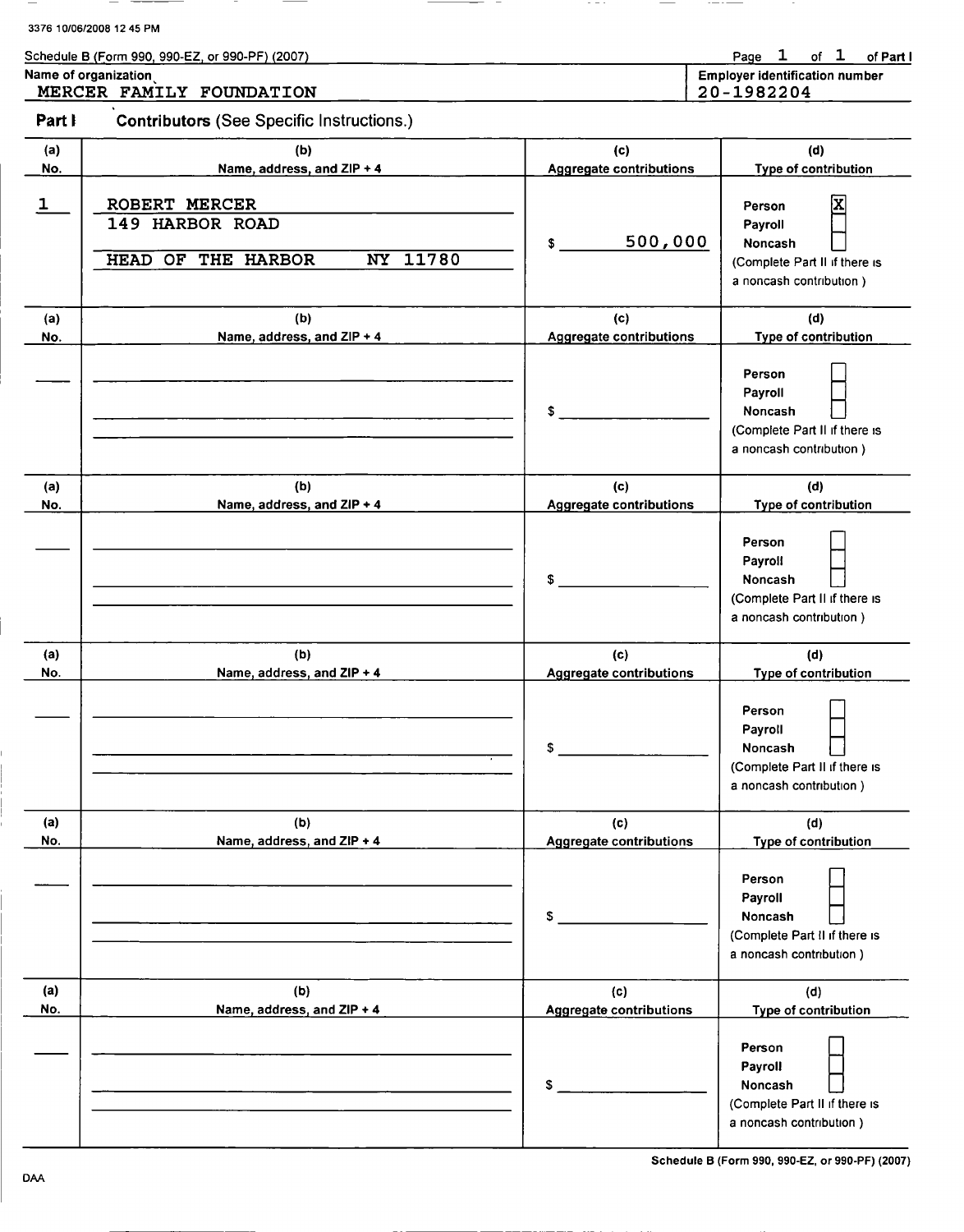# 3376 MERCER FAMILY FOUNDATION 20-1982204 FYE: 12/31/2007

# Federal Statements

 $\mathbf{r}$ 

|                         |              |                  |              | Statement 1 - Form 990-PF, Part I, Line 6a - Sale of Assets |      |         |     |      |                          |
|-------------------------|--------------|------------------|--------------|-------------------------------------------------------------|------|---------|-----|------|--------------------------|
|                         | Desc         |                  |              | How<br>Rec'd                                                |      |         |     |      |                          |
|                         | Whom<br>Sold | Date<br>Acquired | Date<br>Sold | Sale<br>Price                                               | Cost | Expense |     | Depr | <b>Net</b><br><b>G/L</b> |
| MEDALLION CAPITAL GAINS |              |                  |              | <b>PURCHASE</b>                                             |      |         |     |      |                          |
|                         |              | VARIOUS          |              | VARIOUS \$ 1,017,054 \$                                     |      |         |     |      | \$1,017,054              |
| TOTAL                   |              |                  |              | $$1,017,054$ \$                                             | 0.   | 0       | - S |      | $0$ \$ 1,017,054         |

1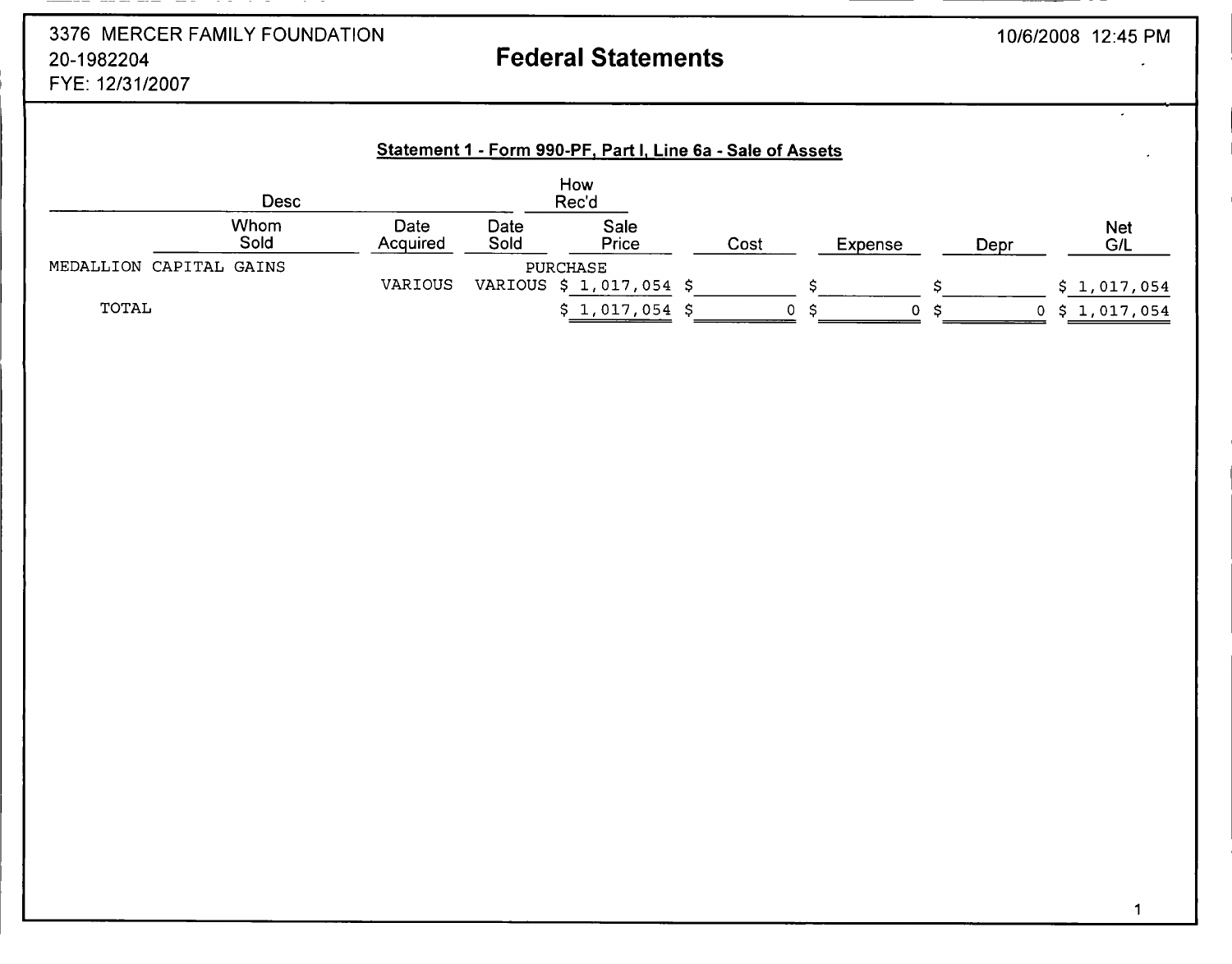| 3376 MERCER FAMILY FOUNDATION |                                                               | 10/6/2008 12:45 PM |
|-------------------------------|---------------------------------------------------------------|--------------------|
| 20-1982204<br>FYE: 12/31/2007 | <b>Federal Statements</b>                                     |                    |
|                               | Statement 2 - Form 990-PF, Part I, Line 16b - Accounting Fees |                    |

| Description            | Total | Net<br>Investment | Adiusted<br><b>Net</b> | Charitable<br>Purpose |
|------------------------|-------|-------------------|------------------------|-----------------------|
| TAX RETURN PREPARATION | 1,300 |                   |                        |                       |
| TOTAL                  | 1,300 |                   |                        |                       |

# Statement 3 - Form 990-PF, Part I, Line 18 - Taxes

| Description                          | Total        | <b>Net</b><br>Investment | Adjusted<br>Net | Charitable<br>Purpose |
|--------------------------------------|--------------|--------------------------|-----------------|-----------------------|
| EXCISE TAX<br>FEDERAL<br>FEES TO NYS | 3,334<br>275 |                          |                 |                       |
| TOTAL                                | 3,609        |                          |                 |                       |

## Statement 4 - Form 990-PF, Part I, Line 23 - Other Expenses

| Description         | Total | <b>Net</b><br>Investment | Adjusted<br><b>Net</b> | Charitable<br>Purpose |
|---------------------|-------|--------------------------|------------------------|-----------------------|
| <b>EXPENSES</b>     |       |                          |                        |                       |
| <b>BANK CHARGES</b> | 32    |                          |                        |                       |
| TOTAL               | 32    | 0                        |                        | 0                     |